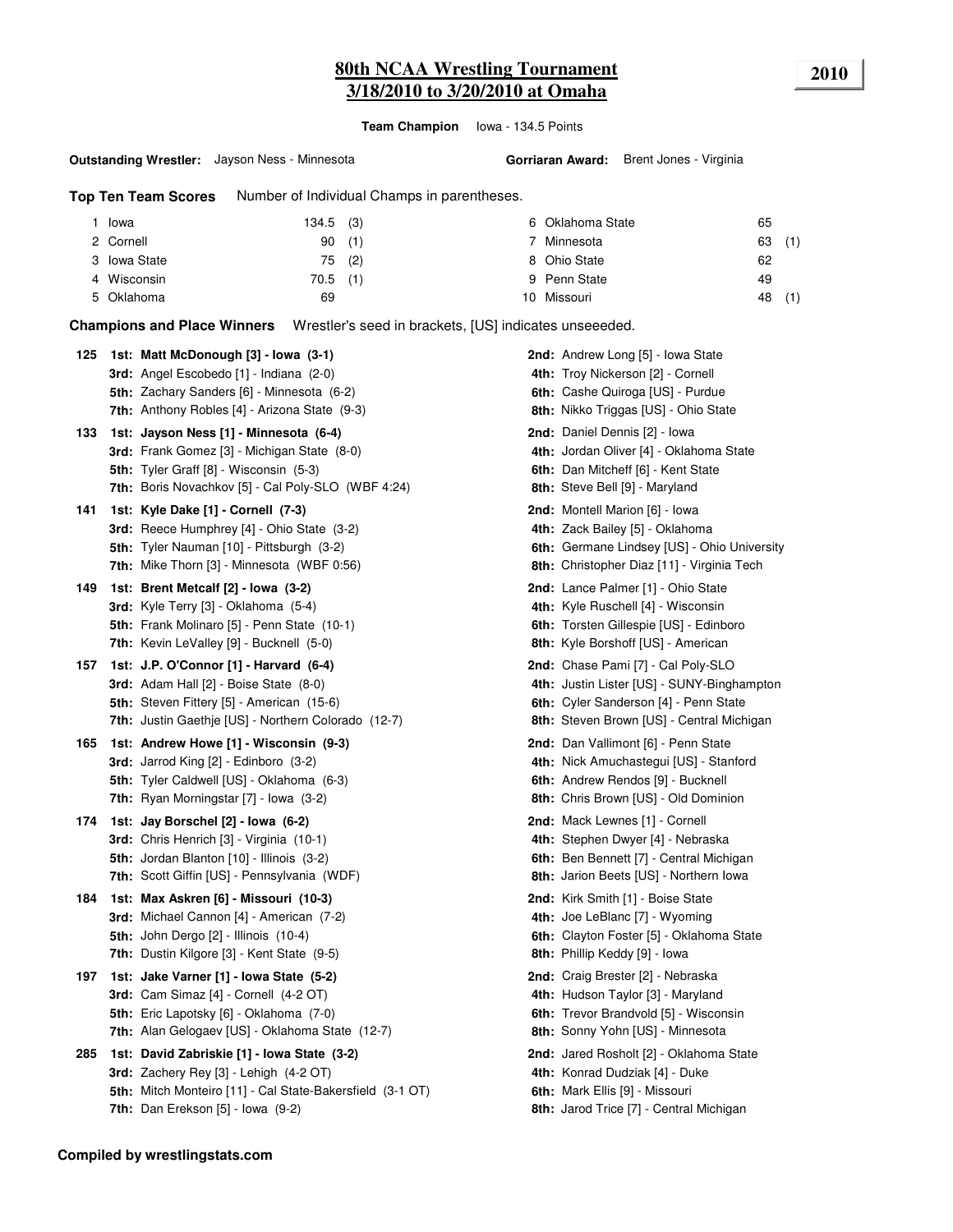## **3/18/2010 to 3/20/2010 at Omaha 2010 NCAA Wrestling Championship Page 1 of 30**

| Angel Escobedo, Indiana [1]                                        |                          |                          |                     |                     |
|--------------------------------------------------------------------|--------------------------|--------------------------|---------------------|---------------------|
| Garrett Frey, Princeton                                            | Angel Escobedo 14-3      |                          |                     |                     |
| Shane Young, West Virginia                                         | Frank Lomas 7-2          | Angel Escobedo Fall 1:46 |                     | 125 Weight Class    |
| Frank Lomas, Cal State-Bakersfield                                 |                          |                          |                     |                     |
| Jarrod Patterson, Oklahoma [9]                                     |                          |                          | Angel Escobedo 15-0 |                     |
| Brad Pataky, Penn State                                            | Brad Pataky 6-4          |                          |                     |                     |
| James Knox, Maryland                                               |                          | Brad Pataky 3-2          |                     |                     |
| Matt Steintrager, Central Michigan [8]                             | Matt Steintrager 3-2 TB  |                          |                     |                     |
| Andrew Long, Iowa State [5]                                        |                          |                          |                     | Andrew Long 7-4     |
| Ryan Mango, Stanford                                               | Andrew Long 8-2          |                          |                     |                     |
| Steve Keith, Harvard                                               |                          | Andrew Long 4-0          |                     |                     |
| Ben Kjar, Utah Valley State [12]                                   | Ben Kjar 4-0             |                          |                     |                     |
| Jonathan Childress, Liberty                                        |                          |                          | Andrew Long 5-3     |                     |
| Tony Gravely, Appalachian State                                    | Tony Gravely 6-2         |                          |                     |                     |
| Ross Gitomer, Virginia                                             |                          | Anthony Robles 16-0      |                     |                     |
| Anthony Robles, Arizona State [4]                                  | Anthony Robles Fall 2:59 |                          |                     |                     |
| Matt McDonough, Iowa [3]                                           |                          |                          |                     | Matt McDonough 3-1  |
| Jason Lara, Oregon State                                           | Matt McDonough 15-0      |                          |                     |                     |
|                                                                    |                          | Matt McDonough 10-6      |                     |                     |
| Anthony Zanetta, Pittsburgh<br>Andre Gonzales, Cal State-Fullerton | Anthony Zanetta 8-6 OT   |                          |                     |                     |
|                                                                    |                          |                          | Matt McDonough 9-0  |                     |
| Michael Martinez, Wyoming [11]                                     | Michael Martinez 6-2     |                          |                     |                     |
| Aaron Kalil, Navy                                                  |                          | Jarrod Garnett 5-2       |                     |                     |
| Jarrod Garnett, Virginia Tech                                      | Jarrod Garnett 17-7      |                          |                     |                     |
| Zachary Sanders, Minnesota [6]                                     |                          |                          |                     | Matt McDonough 14-3 |
| James Nicholson, Old Dominion [7]                                  | Cashe Quiroga 4-3        |                          |                     |                     |
| Cashe Quiroga, Purdue                                              |                          | Cashe Quiroga 13-9       |                     |                     |
| Joseph Langel, Rutgers                                             | Joseph Langel 11-6       |                          |                     |                     |
| Chris Notte, Oklahoma State [10]                                   |                          |                          | Cashe Quiroga 10-2  |                     |
| Nikko Triggas, Ohio State                                          | Fred Santaite 8-7        |                          |                     |                     |
| Fred Santaite, Boston University                                   |                          | Fred Santaite 2-1        |                     |                     |
| Allen Bartelli, Boise State                                        | Troy Nickerson 8-0       |                          |                     |                     |
| Troy Nickerson, Cornell [2]                                        |                          |                          |                     |                     |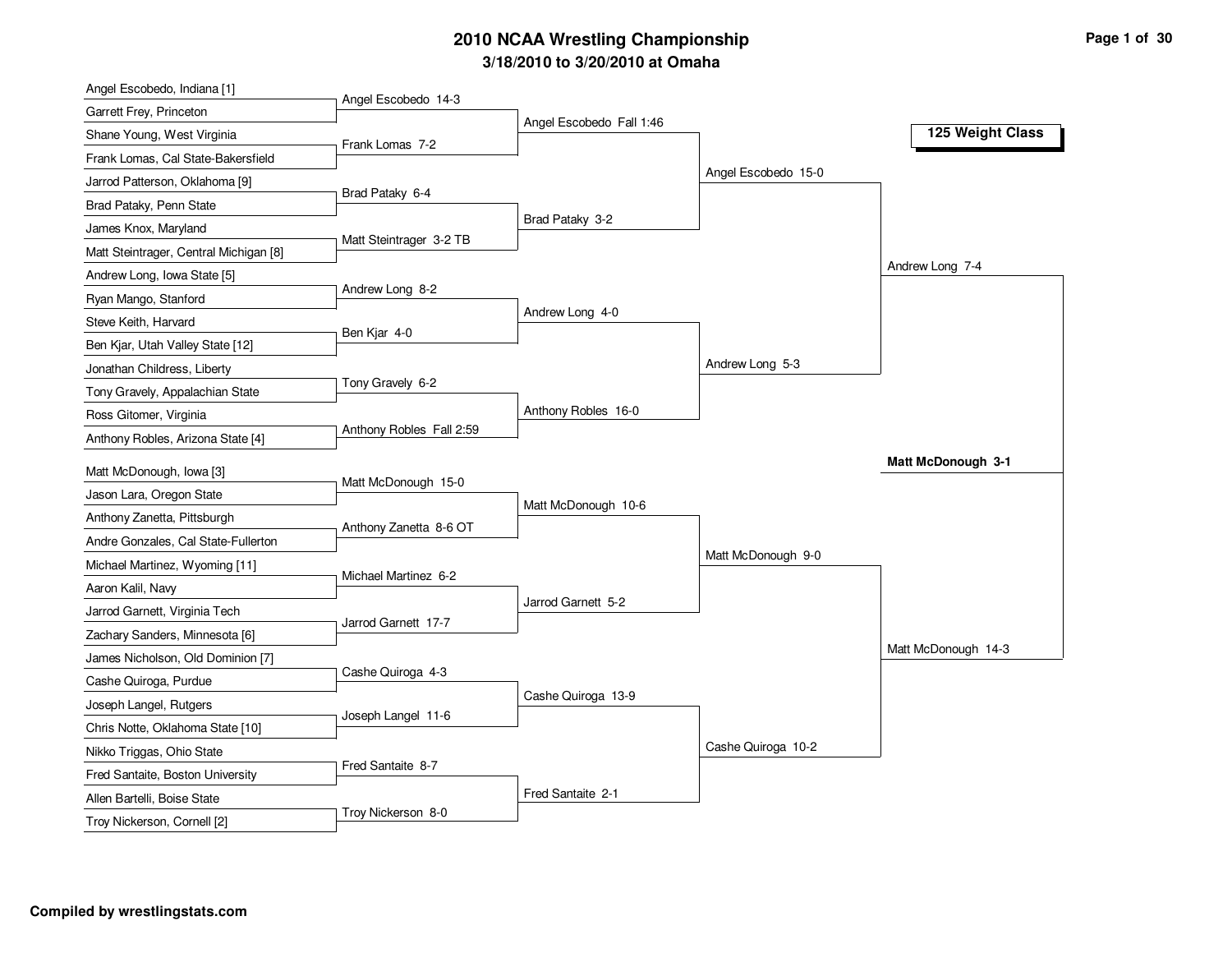# **3/18/2010 to 3/20/2010 at Omaha 2010 NCAA Wrestling Championship Page 2 of 30**

| Bartelli, Boise State         |                               |                     |                             |               |                                                  |
|-------------------------------|-------------------------------|---------------------|-----------------------------|---------------|--------------------------------------------------|
| Triggas, Ohio State           | Triggas 4-1                   |                     |                             |               |                                                  |
|                               |                               | Triggas 4-0         |                             |               | <b>125 Consolation Bracket</b>                   |
|                               | Kjar, Utah Valley State       |                     |                             |               |                                                  |
| Notte, Oklahoma State         |                               |                     | Triggas 7-6                 |               |                                                  |
| Nicholson, Old Dominion       | Nicholson 7-4                 |                     |                             |               |                                                  |
|                               |                               | Nicholson Fall 4:19 |                             | Triggas 7-6   |                                                  |
|                               | Gravely, Appalachian State    |                     | Garnett, Virginia Tech      |               |                                                  |
| Sanders, Minnesota            |                               |                     |                             |               |                                                  |
| Kalil, Navy                   | Sanders 11-5                  |                     |                             |               | Sanders 8-3                                      |
|                               |                               | Sanders 8-5         |                             |               | Escobedo 10-3                                    |
|                               | Lomas, Cal State-Bakersfield  |                     |                             |               | Escobedo, Indiana                                |
| Gonzales, Cal State-Fullerton |                               |                     | Sanders 6-4                 |               |                                                  |
| Lara, Oregon State            | Lara 16-5                     |                     |                             | Sanders 9-4   |                                                  |
|                               |                               | Lara 6-4            |                             |               |                                                  |
|                               | Steintrager, Central Michigan |                     | Santaite, Boston University |               | Third Place: Angel Escobedo, Indiana 2-0         |
| Gitomer, Virginia             |                               |                     |                             |               | Fourth Place: Troy Nickerson, Cornell            |
| Childress, Liberty            | Gitomer 10-1                  |                     |                             |               | Fifth Place: Zachary Sanders, Minnesota 6-2      |
|                               |                               | Gitomer 3-2         |                             |               | Sixth Place: Cashe Quiroga, Purdue               |
|                               | Langel, Rutgers               |                     |                             |               | Seventh Place: Anthony Robles, Arizona State 9-3 |
| Keith, Harvard                |                               |                     | Nickerson 4-0               |               | Eighth Place: Nikko Triggas, Ohio State          |
| Mango, Stanford               | Mango Fall 3:56               |                     |                             | Nickerson 9-5 |                                                  |
|                               |                               | Nickerson Fall 3:13 |                             |               |                                                  |
|                               | Nickerson, Cornell            |                     | Pataky, Penn State          |               |                                                  |
| Knox, Maryland                |                               |                     |                             |               |                                                  |
| Patterson, Oklahoma           | Patterson 9-2                 |                     |                             |               | Nickerson 2-1                                    |
|                               |                               | Patterson 5-2       |                             |               | Nickerson Fall 4:01                              |
|                               | Zanetta, Pittsburgh           |                     |                             |               | Quiroga, Purdue                                  |
| Young, West Virginia          |                               |                     | Martinez 6-3                |               |                                                  |
|                               | Frey 5-4                      |                     |                             |               |                                                  |
| Frey, Princeton               |                               | Martinez 7-3        |                             | Robles 10-1   |                                                  |
|                               | Martinez, Wyoming             |                     | Robles, Arizona State       |               |                                                  |
|                               |                               |                     |                             |               |                                                  |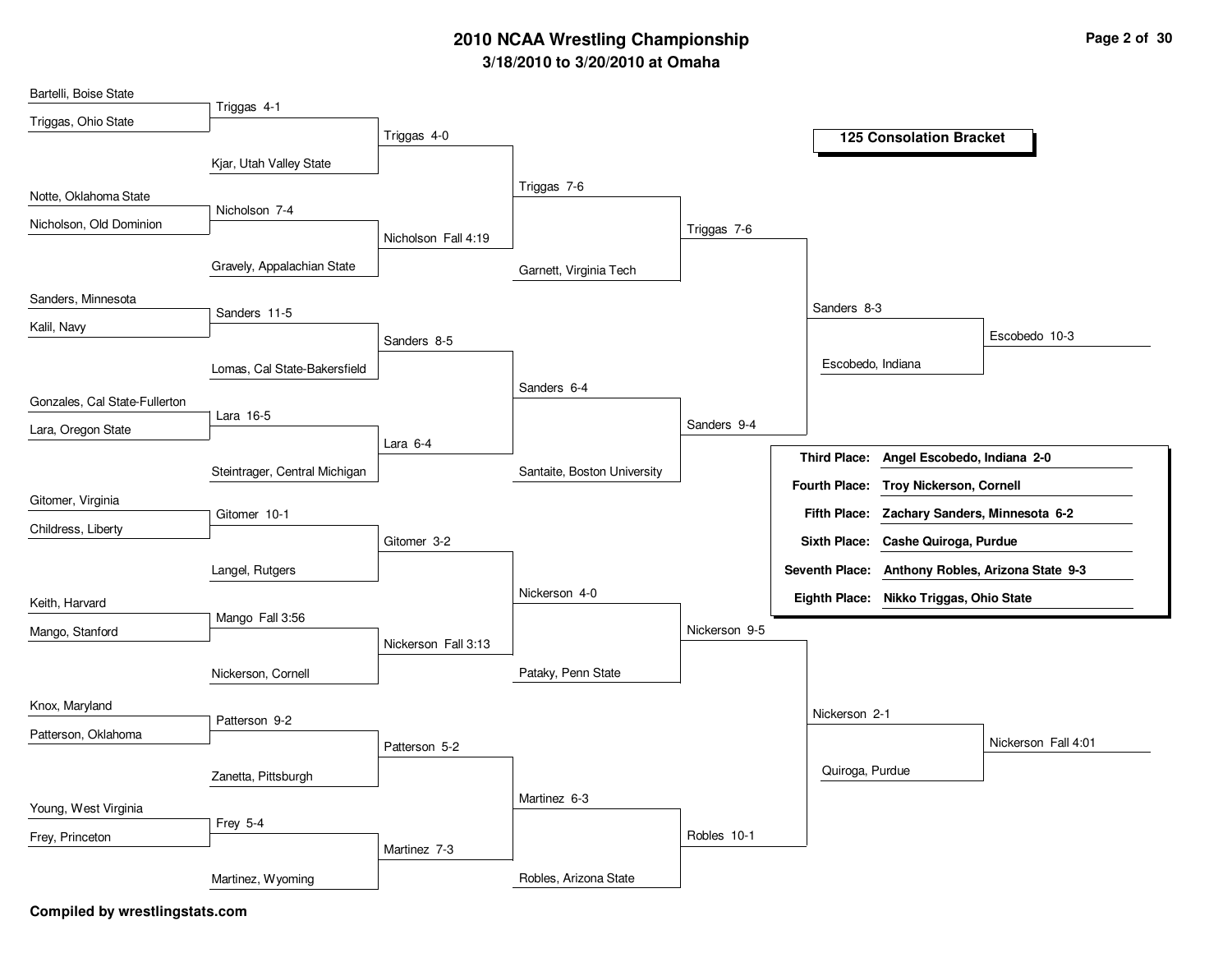# **3/18/2010 to 3/20/2010 at Omaha 2010 NCAA Wrestling Championship Page 3 of 30**

#### **Championship Pigtail Bouts for 125**

Jason Lara - Oregon State

Lara 9-6 Eric Morrill - Edinboro

Gitomer 3-1 OT

### **Consolation Pigtail Bouts for 125**

Ross Gitomer - Virginia

Eric Morrill - Edinboro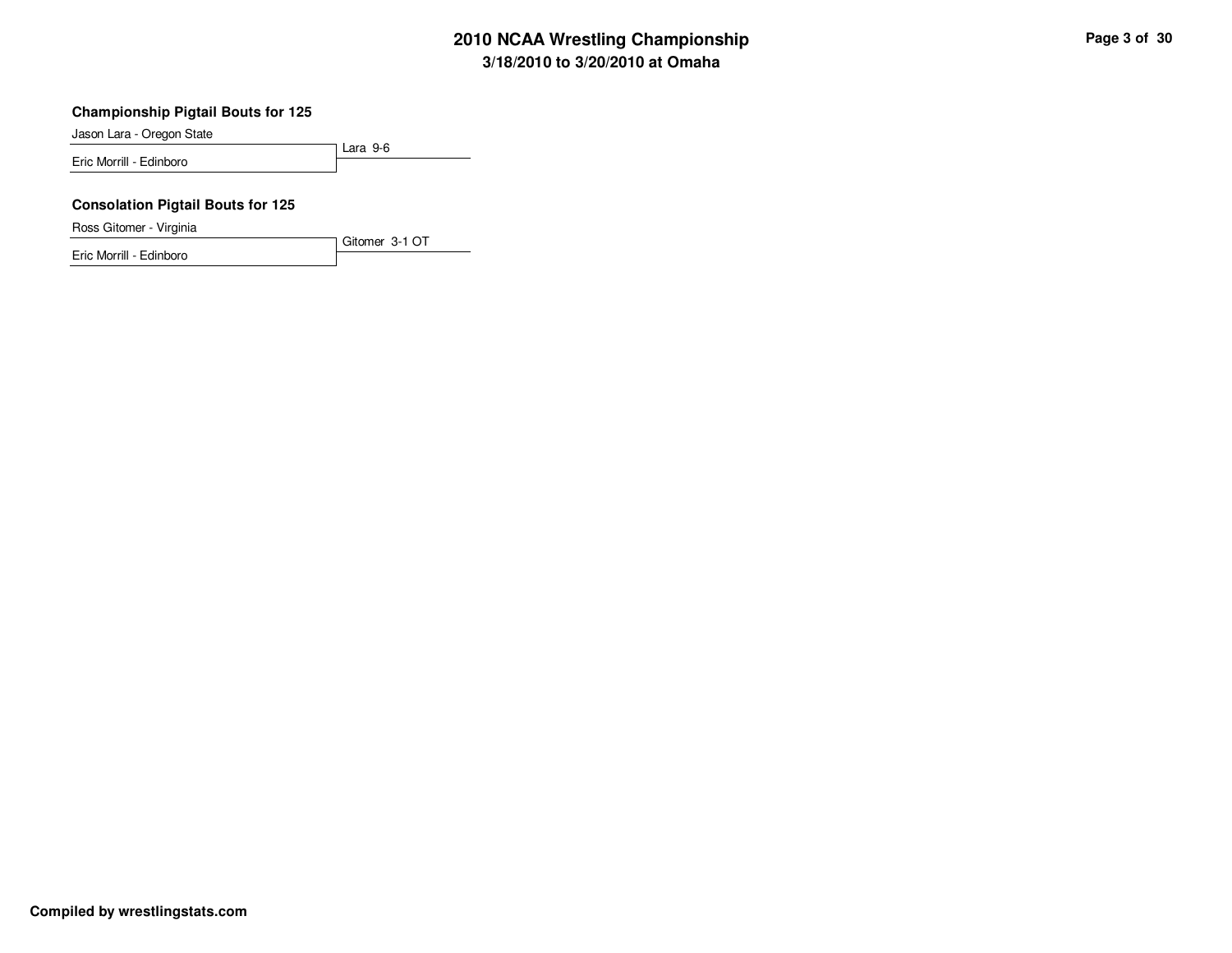## **3/18/2010 to 3/20/2010 at Omaha 2010 NCAA Wrestling Championship Page 4 of 30**

| Jayson Ness, Minnesota [1]        |                       |                        |                      |                      |
|-----------------------------------|-----------------------|------------------------|----------------------|----------------------|
| Sean Clair, Eastern Michigan      | Jayson Ness Fall 2:12 |                        |                      |                      |
| Alex Radsky, Davidson             | Ian Paddock Fall 4:38 | Jayson Ness 5-0        |                      | 133 Weight Class     |
| Ian Paddock, Ohio State           |                       |                        |                      |                      |
| Steve Bell, Maryland [9]          |                       |                        | Jayson Ness 4-0      |                      |
| Akif Eren, Purdue                 | Steve Bell 6-0        |                        |                      |                      |
| Bryan Ortenzio, Pennsylvania      |                       | Tyler Graff 13-5       |                      |                      |
| Tyler Graff, Wisconsin [8]        | Tyler Graff 16-6      |                        |                      |                      |
| Boris Novachkov, Cal Poly-SLO [5] |                       |                        |                      | Jayson Ness 1-0 TB   |
| Kendric Maple, Oklahoma           | Boris Novachkov 6-3   |                        |                      |                      |
| Brandon Low, California-Davis     |                       | Boris Novachkov 4-1 TB |                      |                      |
| Steve Mytych, Drexel [12]         | Steve Mytych 3-2      |                        |                      |                      |
| John Trumbetti, Lock Haven        |                       |                        | Jordan Oliver 5-4 TB |                      |
| Dave Marble, Bucknell             | Dave Marble 11-1      |                        |                      |                      |
| Zach Stevens, Michigan            |                       | Jordan Oliver 6-4      |                      |                      |
| Jordan Oliver, Oklahoma State [4] | Jordan Oliver 3-2     |                        |                      |                      |
| Frank Gomez, Michigan State [3]   |                       |                        |                      | Jayson Ness 6-4      |
| Flint Ray, Utah Valley State      | Frank Gomez 8-4       |                        |                      |                      |
| Joey Pantaleo, Liberty            |                       | Frank Gomez 8-1        |                      |                      |
| <b>Billy Ashnault, Rutgers</b>    | Billy Ashnault 16-1   |                        |                      |                      |
| Matt Fisk, Lehigh                 |                       |                        | Frank Gomez 5-2      |                      |
| Cory VomBaur, Wyoming             | Matt Fisk 2-1         |                        |                      |                      |
| Justin Paulsen, Stanford          |                       | Dan Mitcheff 4-3       |                      |                      |
| Dan Mitcheff, Kent State [6]      | Dan Mitcheff 12-1     |                        |                      |                      |
| Mike Grey, Cornell [7]            |                       |                        |                      | Daniel Dennis 5-3 OT |
| Ben Ashmore, Arizona State        | Mike Grey 9-4         |                        |                      |                      |
| Cortlandt Choate, Brown           |                       | Nick Fanthorpe 5-2     |                      |                      |
| Nick Fanthorpe, Iowa State [10]   | Nick Fanthorpe 14-3   |                        |                      |                      |
| Kelly Kubec, Oregon State         |                       |                        | Daniel Dennis 4-3    |                      |
| Jimmy Kirchner, Rider             | Kelly Kubec 8-5       |                        |                      |                      |
| Kevin Smith, SUNY-Buffalo         |                       |                        |                      |                      |
|                                   |                       | Daniel Dennis 4-0      |                      |                      |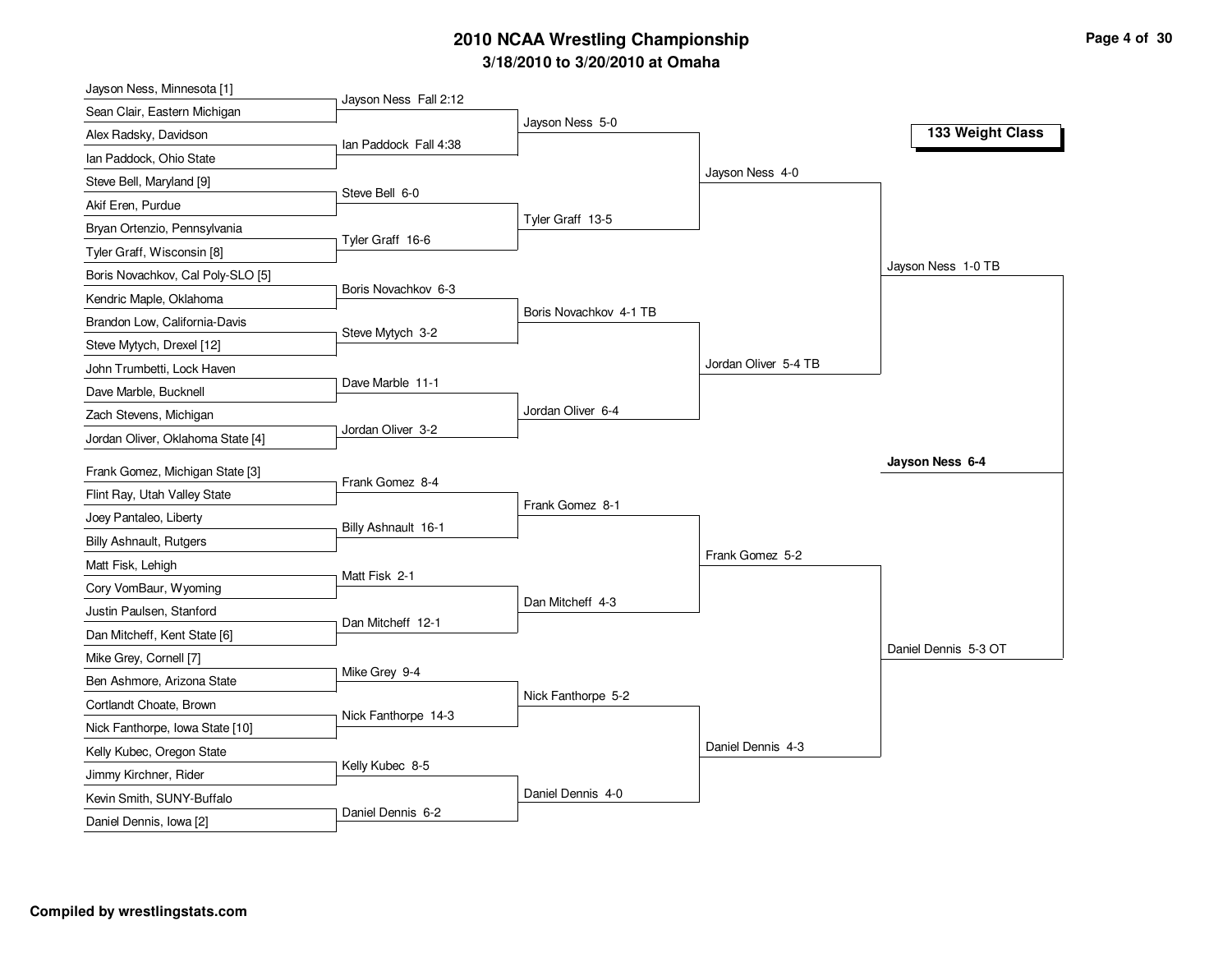## **3/18/2010 to 3/20/2010 at Omaha 2010 NCAA Wrestling Championship Page 5 of 30**

| Smith, SUNY-Buffalo      |                     |                    |                         |                    |                                                        |
|--------------------------|---------------------|--------------------|-------------------------|--------------------|--------------------------------------------------------|
| Kirchner, Rider          | Smith 11-5          |                    |                         |                    |                                                        |
|                          |                     | Mytych 5-2         |                         |                    | <b>133 Consolation Bracket</b>                         |
|                          | Mytych, Drexel      |                    |                         |                    |                                                        |
| Choate, Brown            |                     |                    | Mytych 5-3 OT           |                    |                                                        |
| Ashmore, Arizona State   | Ashmore 5-2         |                    |                         |                    |                                                        |
|                          |                     | Marble 7-1         |                         | Mitcheff 3-1       |                                                        |
|                          | Marble, Bucknell    |                    | Mitcheff, Kent State    |                    |                                                        |
| Paulsen, Stanford        |                     |                    |                         |                    |                                                        |
| VomBaur, Wyoming         | Paulsen 16-1        |                    |                         |                    | Mitcheff 6-2                                           |
|                          |                     | Paddock 11-2       |                         |                    | Oliver 4-3                                             |
|                          | Paddock, Ohio State |                    |                         |                    | Oliver, Oklahoma State                                 |
| Pantaleo, Liberty        |                     |                    | Bell 6-3                |                    |                                                        |
|                          | Ray 8-2             |                    |                         | <b>Bell 7-5 OT</b> |                                                        |
| Ray, Utah Valley State   |                     | Bell Fall 5:22     |                         |                    |                                                        |
|                          | Bell, Maryland      |                    | Fanthorpe, Iowa State   |                    | Third Place: Frank Gomez, Michigan State 8-0           |
| Stevens, Michigan        |                     |                    |                         |                    | <b>Fourth Place:</b><br>Jordan Oliver, Oklahoma State  |
| Trumbetti, Lock Haven    | Trumbetti Fall 3:42 |                    |                         |                    | Fifth Place: Tyler Graff, Wisconsin 5-3                |
|                          |                     | Grey 6-1           |                         |                    | Sixth Place: Dan Mitcheff, Kent State                  |
|                          | Grey, Cornell       |                    |                         |                    | Seventh Place: Boris Novachkov, Cal Poly-SLO Fall 4:24 |
| Sentes, Central Michigan |                     |                    | Grey 7-3                |                    | Eighth Place: Steve Bell, Maryland                     |
| Maple, Oklahoma          | Maple 5-0           |                    |                         | Graff 13-5         |                                                        |
|                          |                     | Maple Fall 5:29    |                         |                    |                                                        |
|                          | Kubec, Oregon State |                    | Graff, Wisconsin        |                    |                                                        |
| Ortenzio, Pennsylvania   |                     |                    |                         |                    | Graff 2-1 TB                                           |
| Eren, Purdue             | Ortenzio 4-2        |                    |                         |                    |                                                        |
|                          |                     | Ashnault Fall 5:47 |                         |                    | Gomez Fall 3:56                                        |
|                          | Ashnault, Rutgers   |                    |                         |                    | Gomez, Michigan State                                  |
| Radsky, Davidson         |                     |                    | <b>Fisk 5-1</b>         |                    |                                                        |
|                          | Clair 4-1           |                    |                         | Novachkov 5-2      |                                                        |
| Clair, Eastern Michigan  |                     | Fisk 11-1          |                         |                    |                                                        |
|                          | Fisk, Lehigh        |                    | Novachkov, Cal Poly-SLO |                    |                                                        |
|                          |                     |                    |                         |                    |                                                        |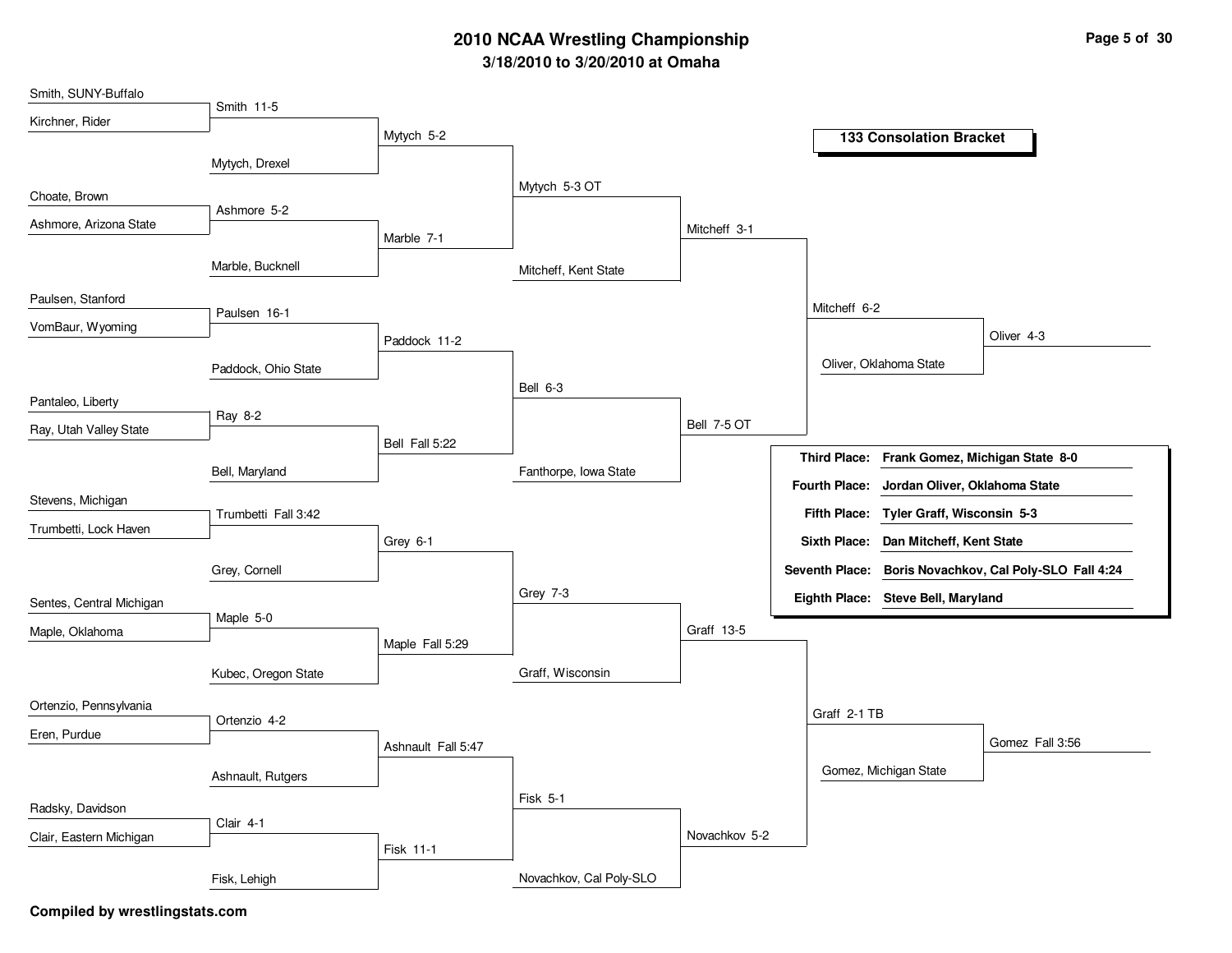# **3/18/2010 to 3/20/2010 at Omaha 2010 NCAA Wrestling Championship Page 6 of 30**

#### **Championship Pigtail Bouts for 133**

Matt Fisk - Lehigh

Fisk Fall 3:29 Scott Sentes - Central Michigan

### **Consolation Pigtail Bouts for 133**

Scott Sentes - Central Michigan

Brandon Low - California-Davis

Sentes 8-3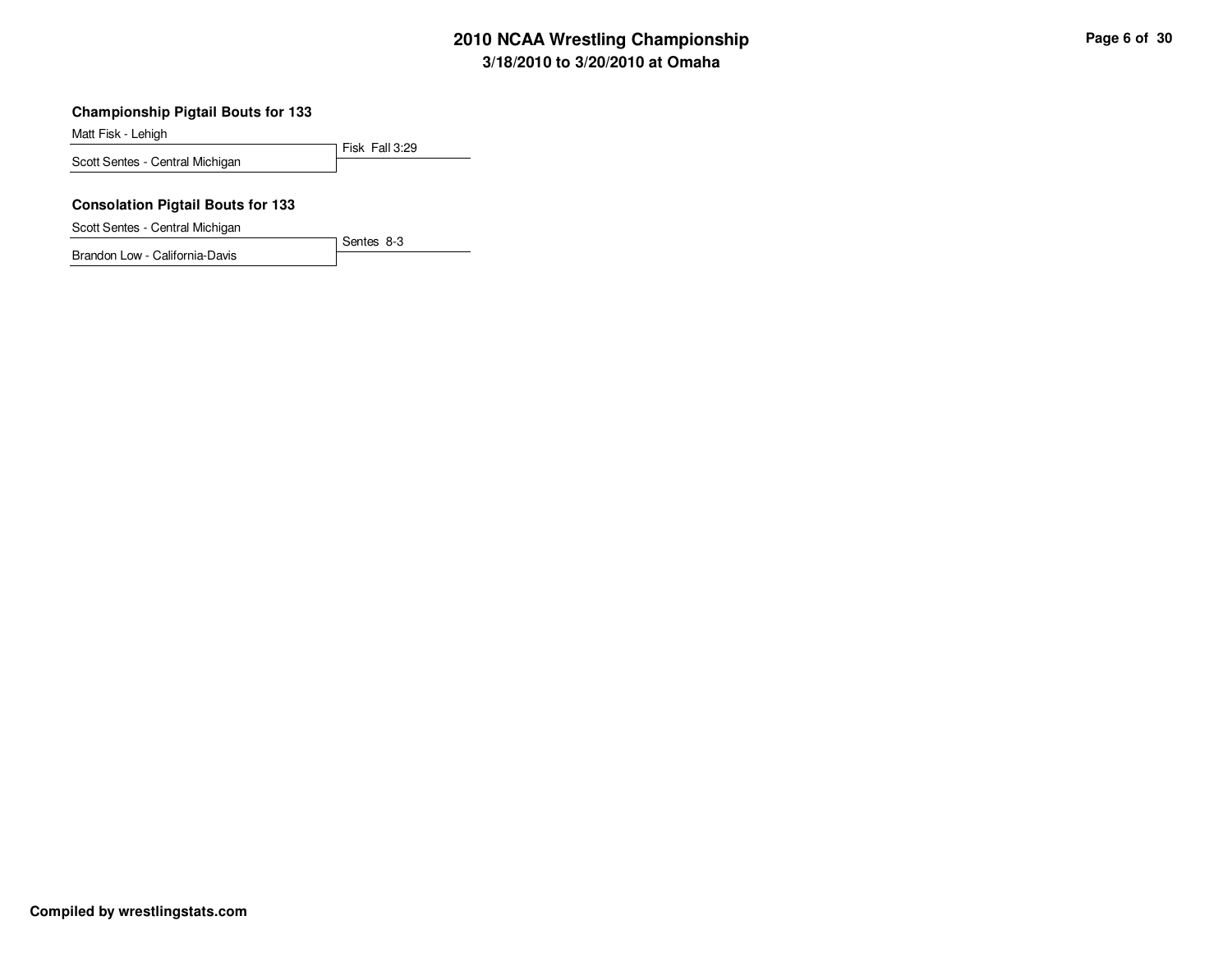# **3/18/2010 to 3/20/2010 at Omaha 2010 NCAA Wrestling Championship Page 7 of 30**

| Kyle Dake, Cornell [1]                      |                      |                     |                       |                    |
|---------------------------------------------|----------------------|---------------------|-----------------------|--------------------|
| <b>Todd Schavrien, Missouri</b>             | Kyle Dake 4-1        |                     |                       |                    |
| Zack Kemmerer, Pennsylvania                 | Elijah Nacita 4-2    | Kyle Dake Fall 3:48 |                       | 141 Weight Class   |
| Elijah Nacita, Cal State-Bakersfield        |                      |                     |                       |                    |
| Levi Jones, Boise State [9]                 |                      |                     | Kyle Dake 11-0        |                    |
| Jordan Lipp, American                       | Levi Jones 3-1       |                     |                       |                    |
| Chris Drouin, Arizona State                 | Alex Krom 5-0        | Levi Jones 6-1      |                       |                    |
| Alex Krom, Maryland [8]                     |                      |                     |                       |                    |
| Zack Bailey, Oklahoma [5]                   |                      |                     |                       | Kyle Dake 3-2 TB   |
| Seth Ciasulli, Lehigh                       | Seth Ciasulli 4-3    |                     |                       |                    |
| Scott Clymer, Liberty                       | Scott Clymer 3-2     | Seth Ciasulli 6-5   |                       |                    |
| Adin Duenas, Cal State-Fullerton [12]       |                      |                     |                       |                    |
| Michael Mangrum, Oregon State               |                      |                     | Reece Humphrey 5-3    |                    |
| Mike Koehnlein, Nebraska                    | Michael Mangrum 17-2 |                     |                       |                    |
| Dalton Jensen, Iowa State                   |                      | Reece Humphrey 4-3  |                       |                    |
| Reece Humphrey, Ohio State [4]              | Reece Humphrey 11-3  |                     |                       |                    |
| Mike Thorn, Minnesota [3]                   |                      |                     |                       | Kyle Dake 7-3      |
| Anwar Goeres, SUNY-Binghampton              | Mike Thorn 14-2      |                     |                       |                    |
| Trevor Melde, Rutgers                       |                      | Germane Lindsey 7-2 |                       |                    |
| Germane Lindsey, Ohio University            | Germane Lindsey 14-6 |                     |                       |                    |
| Christopher Diaz, Virginia Tech [11]        |                      |                     | Montell Marion 7-5 OT |                    |
| Conor Beebe, Central Michigan               | Conor Beebe 4-0      |                     |                       |                    |
| Cole VonOhlen, Air Force                    |                      | Montell Marion 10-5 |                       |                    |
| Montell Marion, Iowa [6]                    | Montell Marion 11-8  |                     |                       |                    |
| Filip Novachkov, Cal Poly-SLO [7]           |                      |                     |                       | Montell Marion 7-6 |
| Ryan Adams, North Dakota State              | Filip Novachkov 12-4 |                     |                       |                    |
| Cole Schmitt, Wisconsin                     |                      | Tyler Nauman 6-5    |                       |                    |
| Tyler Nauman, Pittsburgh [10]               | Tyler Nauman 6-2     |                     |                       |                    |
| Derek Valenti, Virginia                     |                      |                     | Tyler Nauman 5-3      |                    |
| Ivan Lopouchanski, North Carolina-Greensbor | Derek Valenti 4-1    |                     |                       |                    |
| Juan Archuleta, Purdue                      |                      | Jamal Parks 3-2     |                       |                    |
| Jamal Parks, Oklahoma State [2]             | Jamal Parks 7-2      |                     |                       |                    |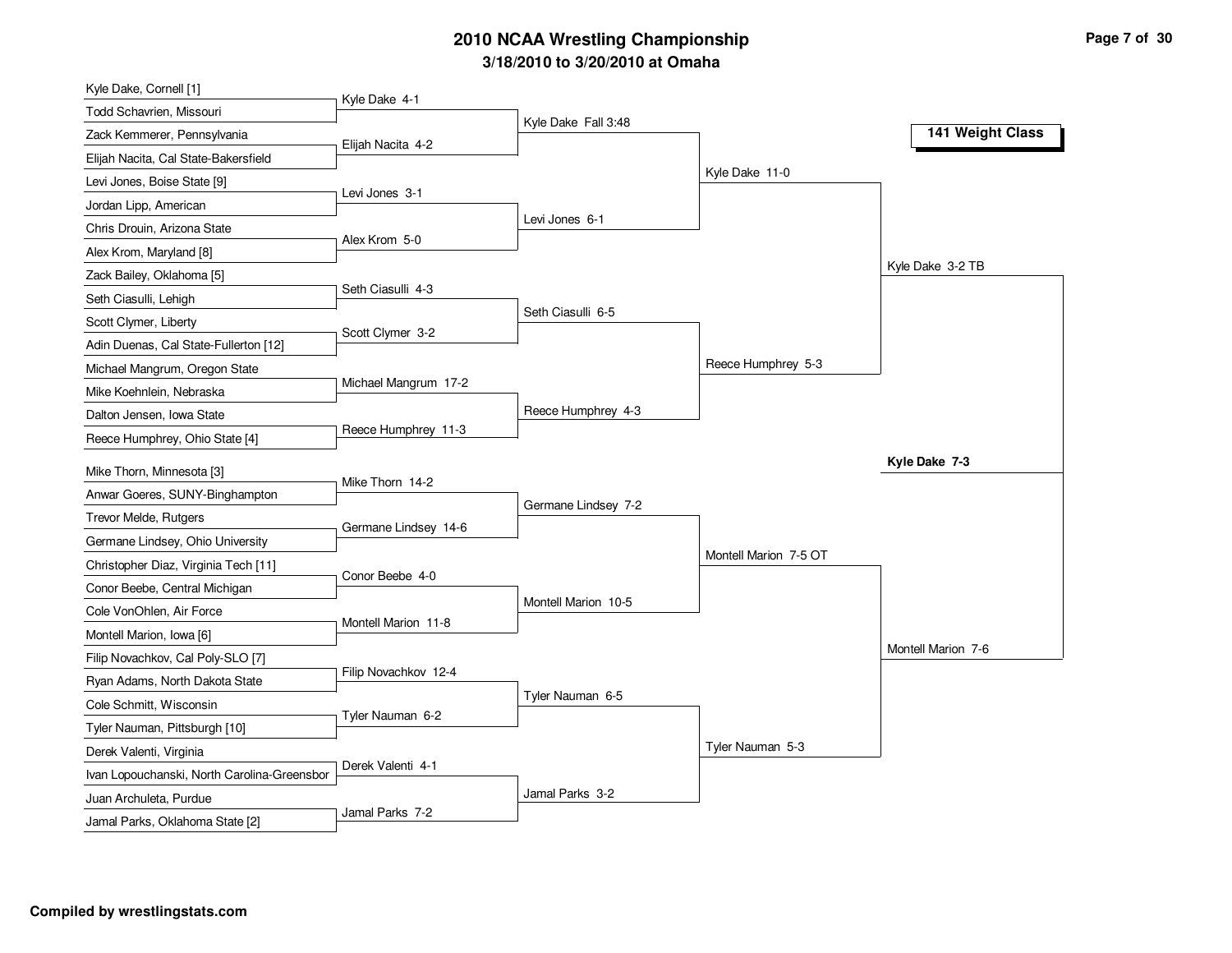# **3/18/2010 to 3/20/2010 at Omaha 2010 NCAA Wrestling Championship Page 8 of 30**

| Archuleta, Purdue               |                               |                   |                          |             |                    |                                                |               |
|---------------------------------|-------------------------------|-------------------|--------------------------|-------------|--------------------|------------------------------------------------|---------------|
| Lopouchanski, North Carolina-Gr | Archuleta 9-4                 |                   |                          |             |                    |                                                |               |
|                                 |                               | Archuleta 12-7    |                          |             |                    | <b>141 Consolation Bracket</b>                 |               |
|                                 | Clymer, Liberty               |                   |                          |             |                    |                                                |               |
|                                 |                               |                   | Mangrum 6-5 TB           |             |                    |                                                |               |
| Schmitt, Wisconsin              | Schmitt 10-2                  |                   |                          |             |                    |                                                |               |
| Adams, North Dakota State       |                               | Mangrum Fall 3:50 |                          | Lindsey 9-7 |                    |                                                |               |
|                                 |                               |                   |                          |             |                    |                                                |               |
|                                 | Mangrum, Oregon State         |                   | Lindsey, Ohio University |             |                    |                                                |               |
| Hashimoto, Northern Colorado    |                               |                   |                          |             |                    |                                                |               |
| Diaz, Virginia Tech             | Diaz 13-1                     |                   |                          |             | Lindsey 4-3        |                                                |               |
|                                 |                               | Diaz 6-2          |                          |             |                    |                                                | Humphrey 15-4 |
|                                 | Nacita, Cal State-Bakersfield |                   |                          |             |                    | Humphrey, Ohio State                           |               |
|                                 |                               |                   | Diaz 4-1                 |             |                    |                                                |               |
| Melde, Rutgers                  | Goeres 10-6                   |                   |                          |             |                    |                                                |               |
| Goeres, SUNY-Binghampton        |                               |                   |                          | Diaz 7-3    |                    |                                                |               |
|                                 |                               | Krom 11-6         |                          |             |                    | Third Place: Reece Humphrey, Ohio State 3-2    |               |
|                                 | Krom, Maryland                |                   | Parks, Oklahoma State    |             |                    | Fourth Place: Zack Bailey, Oklahoma            |               |
| Jensen, Iowa State              |                               |                   |                          |             |                    |                                                |               |
| Koehnlein, Nebraska             | Jensen 9-5                    |                   |                          |             |                    | Fifth Place: Tyler Nauman, Pittsburgh 3-2      |               |
|                                 |                               | Novachkov 6-5     |                          |             |                    | Sixth Place: Germane Lindsey, Ohio University  |               |
|                                 | Novachkov, Cal Poly-SLO       |                   |                          |             |                    | Seventh Place: Mike Thorn, Minnesota Fall 0:58 |               |
|                                 |                               |                   | Bailey 9-5               |             |                    | Eighth Place: Christopher Diaz, Virginia Tech  |               |
| Duenas, Cal State-Fullerton     | Bailey 11-3                   |                   |                          |             |                    |                                                |               |
| Bailey, Oklahoma                |                               | Bailey 15-2       |                          | Bailey 7-5  |                    |                                                |               |
|                                 |                               |                   |                          |             |                    |                                                |               |
|                                 | Valenti, Virginia             |                   | Jones, Boise State       |             |                    |                                                |               |
| Drouin, Arizona State           |                               |                   |                          |             |                    |                                                |               |
| Lipp, American                  | Drouin 6-3                    |                   |                          |             | Bailey 3-2         |                                                |               |
|                                 |                               | Thorn 9-1         |                          |             |                    |                                                | Bailey 3-2    |
|                                 | Thorn, Minnesota              |                   |                          |             | Nauman, Pittsburgh |                                                |               |
|                                 |                               |                   | Thorn Fall 3:34          |             |                    |                                                |               |
| Kemmerer, Pennsylvania          | Schavrien 13-9                |                   |                          |             |                    |                                                |               |
| Schavrien, Missouri             |                               |                   |                          | Thorn 7-1   |                    |                                                |               |
|                                 |                               | Schavrien 9-4     |                          |             |                    |                                                |               |
|                                 | Beebe, Central Michigan       |                   | Ciasulli, Lehigh         |             |                    |                                                |               |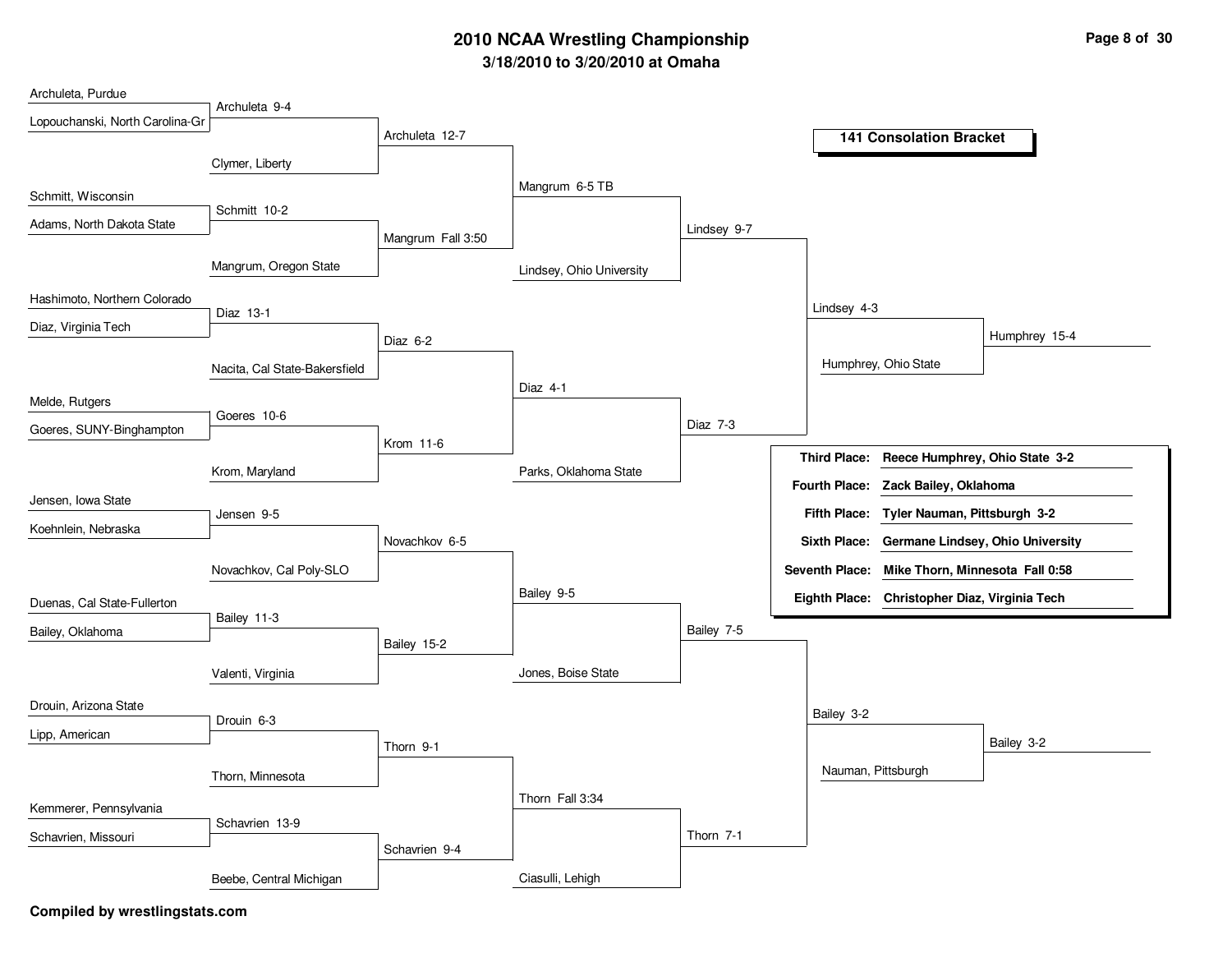# **3/18/2010 to 3/20/2010 at Omaha 2010 NCAA Wrestling Championship Page 9 of 30**

### **Championship Pigtail Bouts for 141**

Zack Bailey - Oklahoma

Bailey 4-0 Kenneth Hashimoto - Northern Colorado

### **Consolation Pigtail Bouts for 141**

Kenneth Hashimoto - Northern Colorado

Cole VonOhlen - Air Force

Hashimoto 13-7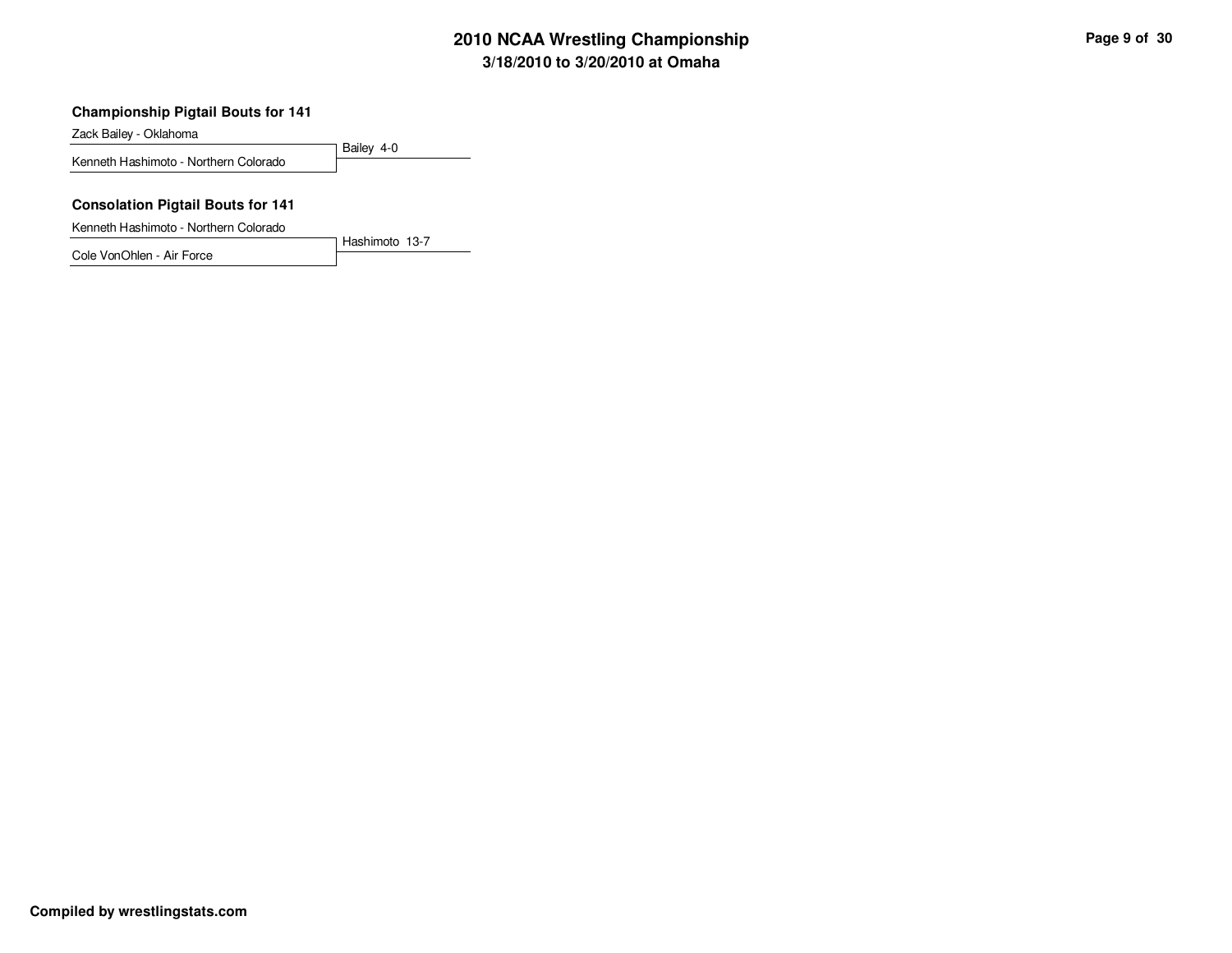# **3/18/2010 to 3/20/2010 at Omaha 2010 NCAA Wrestling Championship Page 10 of 30 Page 10 of 30**

| Lance Palmer, Ohio State [1]        |                        |                        |                        |                          |
|-------------------------------------|------------------------|------------------------|------------------------|--------------------------|
| Seth Morton, Ohio University        | Lance Palmer 8-1       |                        |                        |                          |
| Nick Fisher, Cal Poly-SLO           | Nick Bertucci 4-1      | Lance Palmer Fall 1:23 |                        | 149 Weight Class         |
| Nick Bertucci, Purdue               |                        |                        |                        |                          |
| Kevin LeValley, Bucknell [9]        |                        |                        | Lance Palmer Fall 1:14 |                          |
| Andrew Nadhir, Northwestern         | Kevin LeValley 6-3     |                        |                        |                          |
| Brian Stephens, Virginia Tech       |                        | Jason Chamberlain 5-2  |                        |                          |
| Jason Chamberlain, Boise State [8]  | Jason Chamberlain 10-2 |                        |                        |                          |
| Frank Molinaro, Penn State [5]      |                        |                        |                        | Lance Palmer 2-0         |
| Don Vinson, SUNY-Binghampton        | Frank Molinaro 9-4     |                        |                        |                          |
| Eric Albright, Pittsburgh           |                        | Frank Molinaro 8-0     |                        |                          |
| Mario Mason, Minnesota [12]         | Eric Albright 2-1 TB   |                        |                        |                          |
| Torsten Gillespie, Edinboro         |                        |                        | Frank Molinaro 8-0     |                          |
| Dean Pavlou, Tennessee-Chattanooga  | Torsten Gillespie 10-0 |                        |                        |                          |
| Glenn Shober, Navy                  |                        | Torsten Gillespie 8-4  |                        |                          |
| Kyle Ruschell, Wisconsin [4]        | Kyle Ruschell 4-0      |                        |                        |                          |
| Kyle Terry, Oklahoma [3]            |                        |                        |                        | <b>Brent Metcalf 3-2</b> |
|                                     | Kyle Terry 6-3         |                        |                        |                          |
| Cesar Grajales, Pennsylvania        |                        | Kyle Terry 10-0        |                        |                          |
| Bobby Ward, North Carolina State    | Bobby Ward 8-3         |                        |                        |                          |
| Mike Kessler, Rider                 |                        |                        |                        |                          |
|                                     |                        |                        | Kyle Terry 8-0         |                          |
| Desmond Green, SUNY-Buffalo [11]    | Desmond Green 9-8      |                        |                        |                          |
| Shawn Harris, Virginia              |                        | Matt Kyler 9-0         |                        |                          |
| Brandon Bucher, George Mason        | Matt Kyler Fall 6:46   |                        |                        |                          |
| Matt Kyler, Army [6]                |                        |                        |                        | Brent Metcalf 6-2        |
| Mitch Mueller, Iowa State [7]       | Mitch Mueller 11-2     |                        |                        |                          |
| Frank Gayeski, Liberty              |                        | Mitch Mueller 8-4      |                        |                          |
| Anthony D'Alie, Central Michigan    | Anthony D'Alie 5-2     |                        |                        |                          |
| Barrett Abel, California-Davis [10] |                        |                        |                        |                          |
| Kyle Borshoff, American             |                        |                        | Brent Metcalf 16-4     |                          |
| James Fleming, Clarion              | Kyle Borshoff 3-2      |                        |                        |                          |
| Trenton Washington, Northern Iowa   | Brent Metcalf 15-6     | Brent Metcalf 20-7     |                        |                          |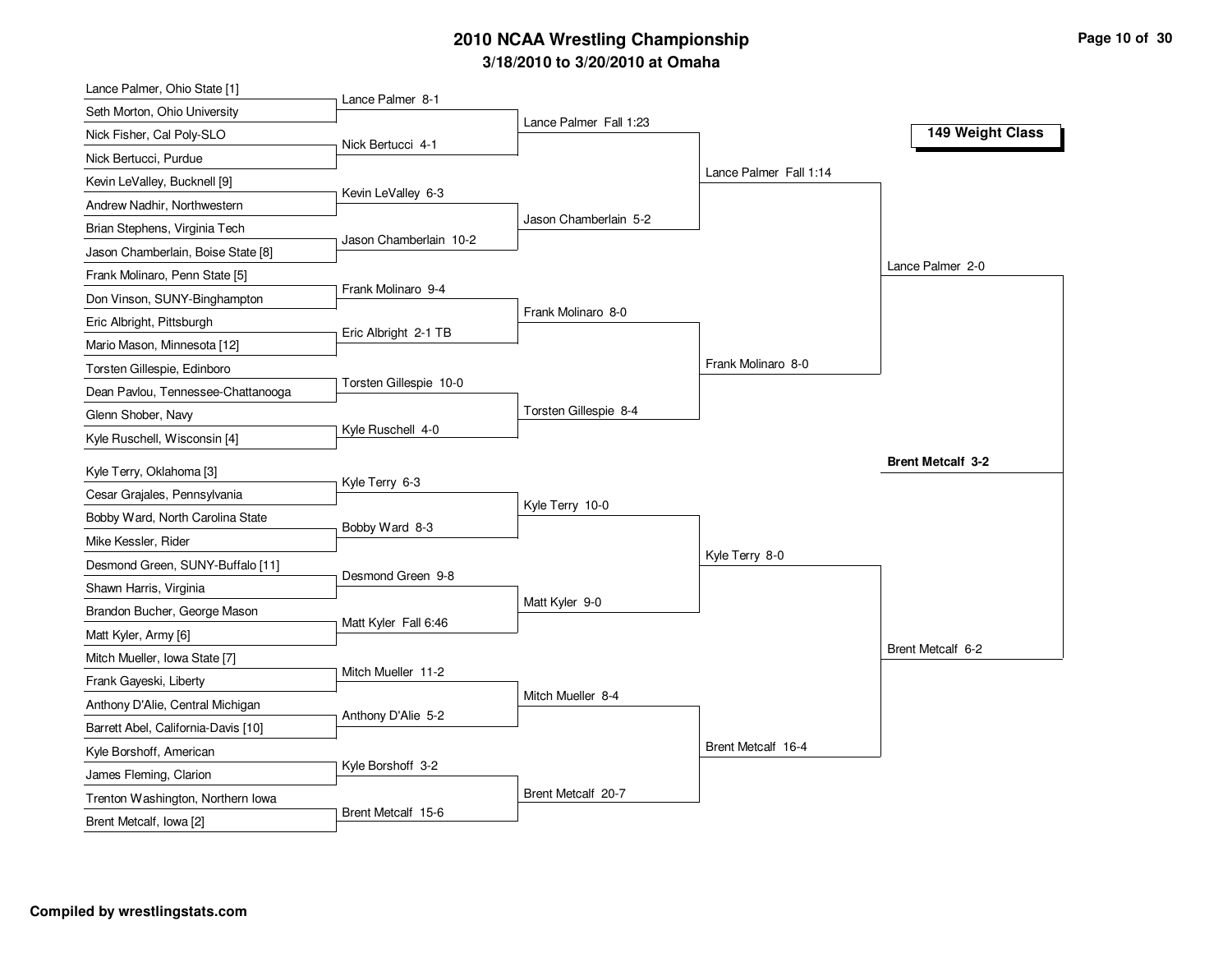## **3/18/2010 to 3/20/2010 at Omaha 2010 NCAA Wrestling Championship Page 11 of 30**

| Washington, Northern Iowa     |                            |                    |                          |                 |                  |                                              |              |
|-------------------------------|----------------------------|--------------------|--------------------------|-----------------|------------------|----------------------------------------------|--------------|
| Fleming, Clarion              | Washington 8-3             |                    |                          |                 |                  |                                              |              |
|                               |                            | Albright 11-1      |                          |                 |                  | <b>149 Consolation Bracket</b>               |              |
|                               | Albright, Pittsburgh       |                    |                          |                 |                  |                                              |              |
|                               |                            |                    | Ruschell 6-1             |                 |                  |                                              |              |
| Abel, California-Davis        | Cheza 14-9                 |                    |                          |                 |                  |                                              |              |
| Cheza, Michigan State         |                            | Ruschell Fall 1:46 |                          | Ruschell 4-3 TB |                  |                                              |              |
|                               |                            |                    |                          |                 |                  |                                              |              |
|                               | Ruschell, Wisconsin        |                    | Kyler, Army              |                 |                  |                                              |              |
| Bucher, George Mason          |                            |                    |                          |                 | Ruschell 3-1 OT  |                                              |              |
| Harris, Virginia              | Harris 6:59                |                    |                          |                 |                  |                                              |              |
|                               |                            | Bertucci 11-3      |                          |                 |                  |                                              | Ruschell 7-1 |
|                               | Bertucci, Purdue           |                    |                          |                 |                  | Molinaro, Penn State                         |              |
|                               |                            |                    | LeValley 5-1             |                 |                  |                                              |              |
| Kessler, Rider                | Grajales 6-3               |                    |                          |                 |                  |                                              |              |
| Grajales, Pennsylvania        |                            | LeValley 2-0       |                          | LeValley 7-6 TB |                  |                                              |              |
|                               |                            |                    |                          |                 |                  | Third Place: Kyle Terry, Oklahoma 5-4        |              |
|                               | LeValley, Bucknell         |                    | Mueller, Iowa State      |                 |                  | Fourth Place: Kyle Ruschell, Wisconsin       |              |
| Shober, Navy                  |                            |                    |                          |                 |                  | Fifth Place: Frank Molinaro, Penn State 10-1 |              |
| Pavlou, Tennessee-Chattanooga | Shober Fall 2:48           |                    |                          |                 |                  |                                              |              |
|                               |                            | D'Alie 12-3        |                          |                 |                  | Sixth Place: Torsten Gillespie, Edinboro     |              |
|                               | D'Alie, Central Michigan   |                    |                          |                 |                  | Seventh Place: Kevin LeValley, Bucknell 5-0  |              |
| Mason, Minnesota              |                            |                    | Borshoff 10-6            |                 |                  | Eighth Place: Kyle Borshoff, American        |              |
|                               | Vinson 5-2                 |                    |                          |                 |                  |                                              |              |
| Vinson, SUNY-Binghampton      |                            | Borshoff 4-2 OT    |                          | Borshoff 5-3    |                  |                                              |              |
|                               | Borshoff, American         |                    | Chamberlain, Boise State |                 |                  |                                              |              |
|                               |                            |                    |                          |                 |                  |                                              |              |
| Stephens, Virginia Tech       |                            |                    |                          |                 | Gillespie 7-5 OT |                                              |              |
| Nadhir, Northwestern          | Nadhir 8-5                 |                    |                          |                 |                  |                                              |              |
|                               |                            | Nadhir 7-5         |                          |                 |                  |                                              | Terry 10-1   |
|                               | Ward, North Carolina State |                    |                          |                 | Terry, Oklahoma  |                                              |              |
| Fisher, Cal Poly-SLO          |                            |                    | Nadhir 9-6               |                 |                  |                                              |              |
|                               | Morton 12-6                |                    |                          |                 |                  |                                              |              |
| Morton, Ohio University       |                            | Green 5-4          |                          | Gillespie 4-2   |                  |                                              |              |
|                               |                            |                    | Gillespie, Edinboro      |                 |                  |                                              |              |
|                               | Green, SUNY-Buffalo        |                    |                          |                 |                  |                                              |              |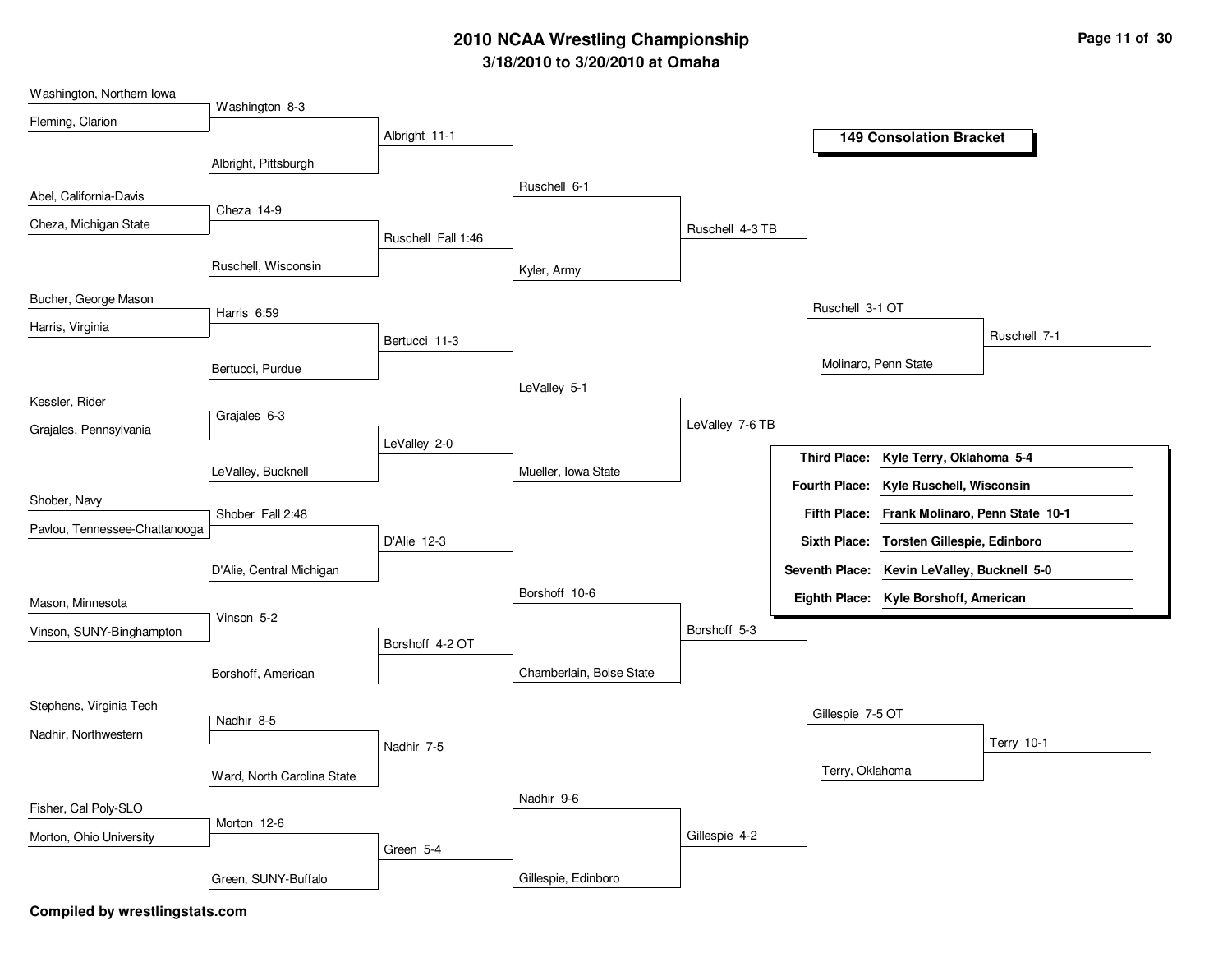# **3/18/2010 to 3/20/2010 at Omaha 2010 NCAA Wrestling Championship Page 12 of 30**

#### **Championship Pigtail Bouts for 149**

Jason Chamberlain - Boise State

Chamberlain 9-5 David Cheza - Michigan State

### **Consolation Pigtail Bouts for 149**

David Cheza - Michigan State

Frank Gayeski - Liberty

Cheza Fall 2:10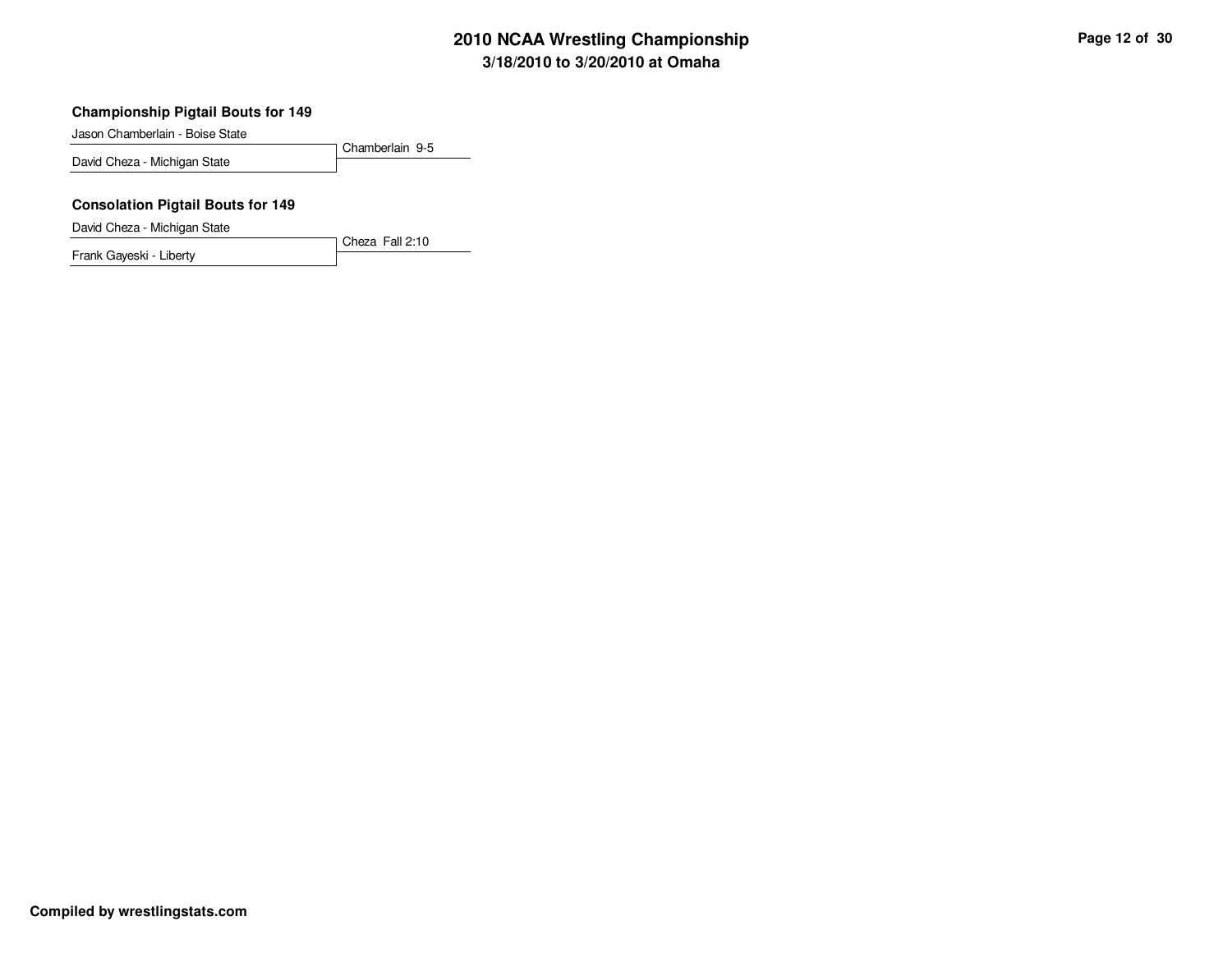## **3/18/2010 to 3/20/2010 at Omaha 2010 NCAA Wrestling Championship Page 13 of 30**

| J.P. O'Connor, Harvard [1]           |                       |                       |                         |                    |
|--------------------------------------|-----------------------|-----------------------|-------------------------|--------------------|
| Vincent Salminen, North Dakota State | J.P. O'Connor 15-2    |                       |                         |                    |
| Jake Kerr, Iowa                      | Jake Kerr 8-7         | J.P. O'Connor 8-1     |                         | 157 Weight Class   |
| Tejovan Edwards, Arizona State       |                       |                       |                         |                    |
| Matt Moley, Bloomsburg [9]           |                       |                       | J.P. O'Connor 8-1       |                    |
| Colton Salazar, Purdue               | Matt Moley Fall 6:31  |                       |                         |                    |
| Justin Gaethje, Northern Colorado    |                       | Justin Gaethje 3-2 TB |                         |                    |
| Bryce Saddoris, Navy [8]             | Justin Gaethje 6-4    |                       |                         |                    |
| Steven Fittery, American [5]         |                       |                       |                         | J.P. O'Connor 14-2 |
| Jarrett Hostetter, Millersville      | Steven Fittery 14-4   |                       |                         |                    |
| Turtogtokh Luvsandorj, Citadel       |                       | Steven Fittery 8-6    |                         |                    |
| Steven Brown, Central Michigan [12]  | Steven Brown 12-1     |                       |                         |                    |
| Tyson Reiner, Northern Iowa          |                       |                       | Steven Fittery 9-4      |                    |
| Dan Gonsor, Virginia                 | Dan Gonsor 9-4        |                       |                         |                    |
| Bryan Deutsch, Northern Illinois     |                       | Cyler Sanderson 4-2   |                         |                    |
| Cyler Sanderson, Penn State [4]      | Cyler Sanderson 16-12 |                       |                         |                    |
|                                      |                       |                       |                         | J.P. O'Connor 6-4  |
| Jesse Dong, Virginia Tech [3]        | Jesse Dong Fall 2:53  |                       |                         |                    |
| Joseph Booth, Drexel                 |                       | Jesse Dong 5-4        |                         |                    |
| Tyler Sorensen, South Dakota State   | Anthony Jones 8-4     |                       |                         |                    |
| Anthony Jones, Michigan State        |                       |                       | Justin Lister Fall 1:18 |                    |
| Neil Erisman, Oklahoma State [11]    | Justin Lister 3-0     |                       |                         |                    |
| Justin Lister, SUNY-Binghampton      |                       | Justin Lister 3-1     |                         |                    |
| Thomas Scotton, North Carolina       | Thomas Scotton WDF    |                       |                         |                    |
| Dustin Schlatter, Minnesota [6]      |                       |                       |                         | Chase Pami 13-5    |
| Chase Pami, Cal Poly-SLO [7]         | Chase Pami 3-2        |                       |                         |                    |
| Kurt Kinser, Indiana                 |                       | Chase Pami 7-5        |                         |                    |
| Daryl Cocozzo, Rutgers               | Shane Vernon 4-3      |                       |                         |                    |
| Shane Vernon, Oklahoma [10]          |                       |                       |                         |                    |
| Keegan Davis, Oregon State           | Keegan Davis 7-5      |                       | Chase Pami 5-2          |                    |
| Kyle John, Maryland                  |                       |                       |                         |                    |
| <b>Bye</b>                           | Adam Hall             | Adam Hall 12-4        |                         |                    |
| Adam Hall, Boise State [2]           |                       |                       |                         |                    |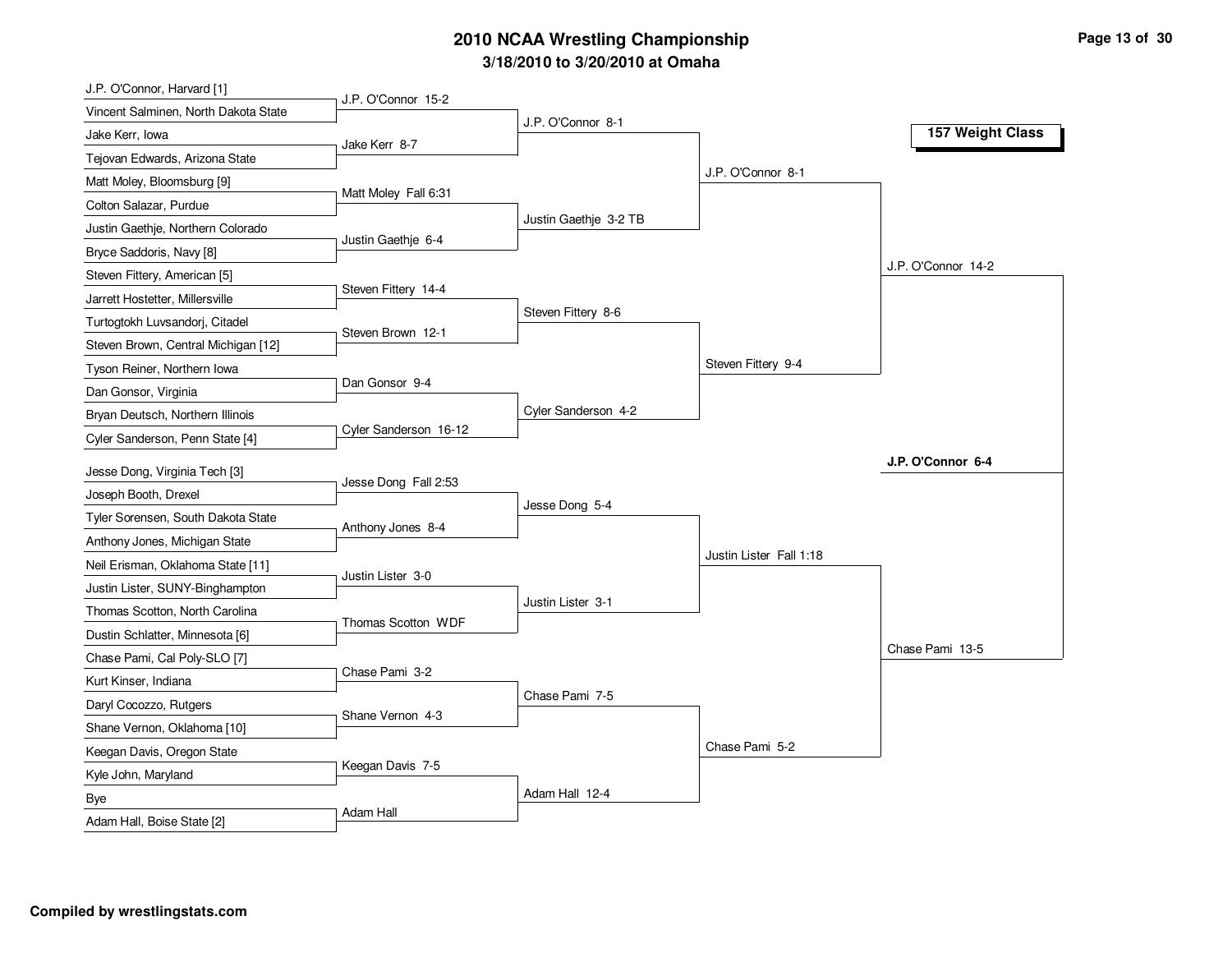## **3/18/2010 to 3/20/2010 at Omaha 2010 NCAA Wrestling Championship Page 14 of 30**

| Bye                          |                         |                 |                            |                |                      |                                              |                                                       |
|------------------------------|-------------------------|-----------------|----------------------------|----------------|----------------------|----------------------------------------------|-------------------------------------------------------|
| John, Maryland               | John                    |                 |                            |                |                      |                                              |                                                       |
|                              |                         | Brown 10-7      |                            |                |                      | <b>157 Consolation Bracket</b>               |                                                       |
|                              | Brown, Central Michigan |                 |                            |                |                      |                                              |                                                       |
| Cocozzo, Rutgers             |                         |                 | Brown 3-1                  |                |                      |                                              |                                                       |
| Kinser, Indiana              | Kinser 5-1 OT           |                 |                            |                |                      |                                              |                                                       |
|                              |                         | Kinser 6-0      |                            | Brown 5-2      |                      |                                              |                                                       |
|                              | Gonsor, Virginia        |                 | Dong, Virginia Tech        |                |                      |                                              |                                                       |
| Schlatter, Minnesota         |                         |                 |                            |                | Hall 12-4            |                                              |                                                       |
| Erisman, Oklahoma State      | Erisman Med FFT         |                 |                            |                |                      |                                              |                                                       |
|                              |                         | Kerr 6-5        |                            |                |                      |                                              | Hall 6-4                                              |
|                              | Kerr, Iowa              |                 |                            |                | Fittery, American    |                                              |                                                       |
| Sorensen, South Dakota State |                         |                 | Moley 5-1                  |                |                      |                                              |                                                       |
|                              | Booth 12-3              |                 |                            | Hall 9-8       |                      |                                              |                                                       |
| Booth, Drexel                |                         | Moley Fall 2:24 |                            |                |                      |                                              |                                                       |
|                              | Moley, Bloomsburg       |                 | Hall, Boise State          |                | <b>Third Place:</b>  | Adam Hall, Boise State 8-0                   |                                                       |
| Deutsch, Northern Illinois   |                         |                 |                            |                | <b>Fourth Place:</b> | Justin Lister, SUNY-Binghampton              |                                                       |
|                              | Reiner 7-4              |                 |                            |                |                      | Fifth Place: Steven Fittery, American 15-6   |                                                       |
| Reiner, Northern Iowa        |                         | Vernon 6-5      |                            |                |                      | Sixth Place: Cyler Sanderson, Penn State     |                                                       |
|                              | Vernon, Oklahoma        |                 |                            |                |                      |                                              | Seventh Place: Justin Gaethje, Northern Colorado 12-7 |
| Luvsandorj, Citadel          |                         |                 | Vernon 2-1                 |                |                      | Eighth Place: Steven Brown, Central Michigan |                                                       |
| Hostetter, Millersville      | Hostetter 7-1           |                 |                            | Gaethje 6-5 TB |                      |                                              |                                                       |
|                              |                         | Davis 5-2       |                            |                |                      |                                              |                                                       |
|                              | Davis, Oregon State     |                 | Gaethje, Northern Colorado |                |                      |                                              |                                                       |
| Saddoris, Navy               |                         |                 |                            |                | Sanderson 10-6       |                                              |                                                       |
| Salazar, Purdue              | Saddoris 8-2            |                 |                            |                |                      |                                              |                                                       |
|                              |                         | Jones Fall 0:57 |                            |                |                      |                                              | Lister Fall 4:04                                      |
|                              | Jones, Michigan State   |                 |                            |                |                      | Lister, SUNY-Binghampton                     |                                                       |
| Edwards, Arizona State       |                         |                 | Jones 10-9                 |                |                      |                                              |                                                       |
| Salminen, North Dakota State | Edwards Fall 2:57       |                 |                            | Sanderson 6-3  |                      |                                              |                                                       |
|                              |                         | Edwards 6-2     |                            |                |                      |                                              |                                                       |
|                              | Scotton, North Carolina |                 | Sanderson, Penn State      |                |                      |                                              |                                                       |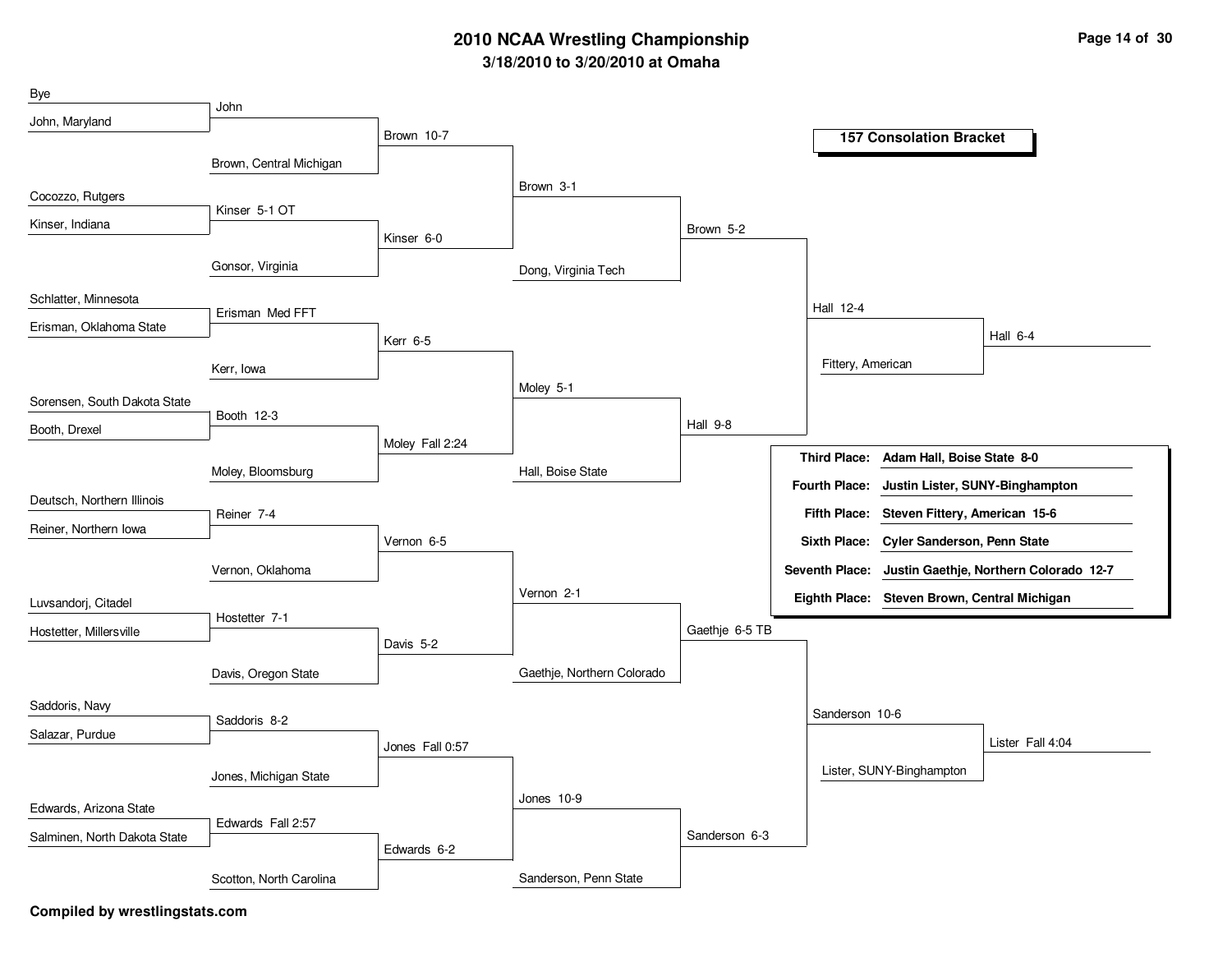# **3/18/2010 to 3/20/2010 at Omaha 2010 NCAA Wrestling Championship Page 15 of 30**

### **Championship Pigtail Bouts for 157**

Justin Gaethje - Northern Colorado

Hadley Harrison - Clarion

Gaethje 5-4

Kinser 5-1

### **Consolation Pigtail Bouts for 157**

Kurt Kinser - Indiana

Hadley Harrison - Clarion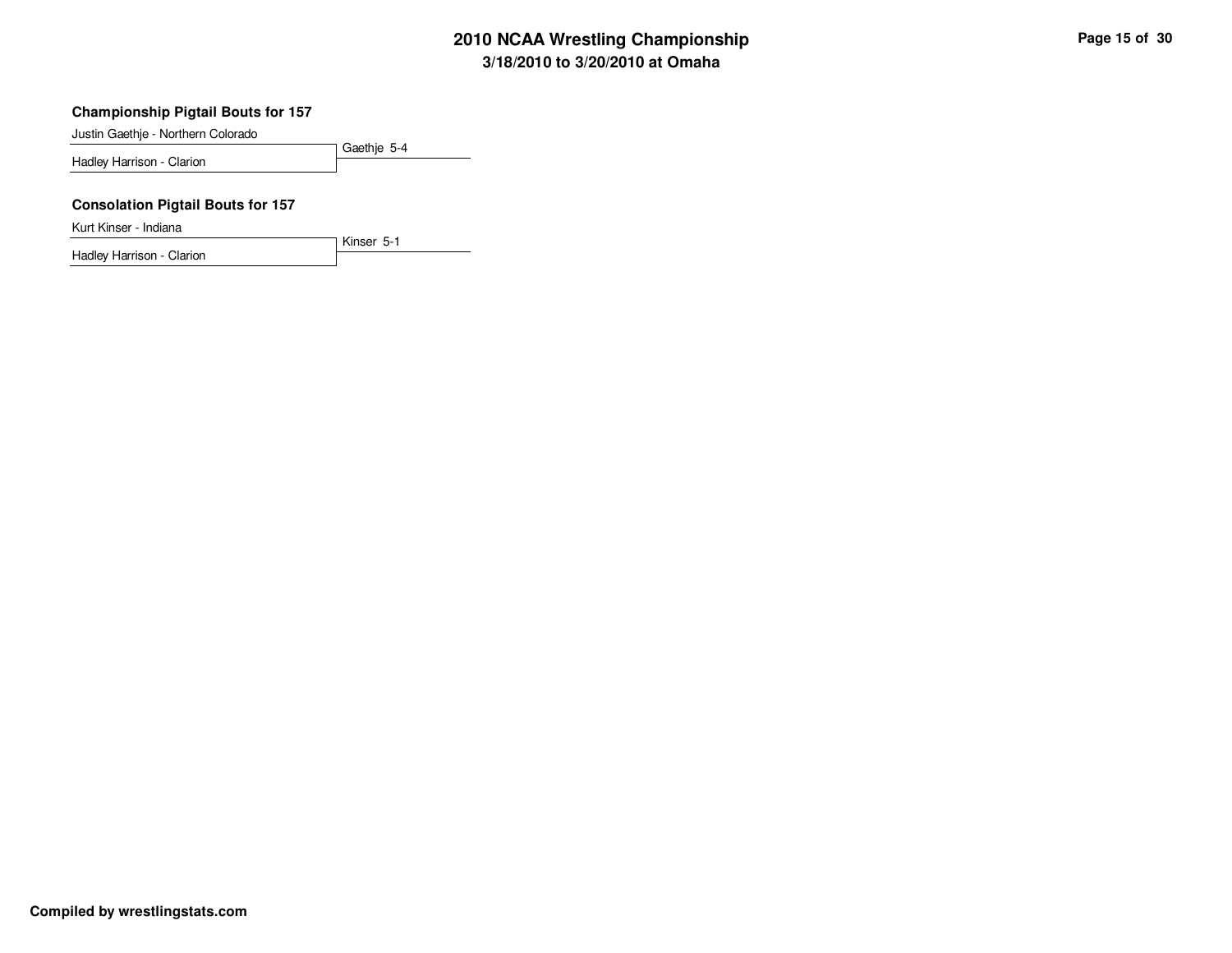# **3/18/2010 to 3/20/2010 at Omaha 2010 NCAA Wrestling Championship Page 16 of 30**

| Andrew Howe, Wisconsin [1]               |                           |                          |                    |                      |
|------------------------------------------|---------------------------|--------------------------|--------------------|----------------------|
| Chad Porter, Liberty                     | Andrew Howe Fall 2:03     |                          |                    |                      |
| Cody Yohn, Minnesota                     | Justin Kerber 5-1         | Andrew Howe 15-3         |                    | 165 Weight Class     |
| Justin Kerber, Cornell                   |                           |                          |                    |                      |
| Andrew Rendos, Bucknell [9]              |                           |                          | Andrew Howe 7-2    |                      |
| Edwin Hojilla, North Carolina-Greensboro | Andrew Rendos 14-2        |                          |                    |                      |
| Tyler Grayson, Central Michigan          |                           | Andrew Rendos 3-2        |                    |                      |
| Shane Onufer, Wyoming [8]                | Tyler Grayson 14-4        |                          |                    |                      |
| Colt Sponseller, Ohio State [5]          |                           |                          |                    | Andrew Howe 4-1      |
| John-Martin Cannon, SUNY-Buffalo         | Colt Sponseller Fall 6:22 |                          |                    |                      |
| Tyler Caldwell, Oklahoma                 |                           | Tyler Caldwell 3-2 TB    |                    |                      |
| Paul Young, Indiana [12]                 | Tyler Caldwell 5-2        |                          |                    |                      |
| Matt Kaylor, SUNY-Binghampton            |                           |                          | Tyler Caldwell 2-1 |                      |
| Robby Neill, Navy                        | Matt Kaylor 3-2           |                          |                    |                      |
| Chris Brown, Old Dominion                |                           | Chris Brown 9-3          |                    |                      |
| Jonathan Reader, Iowa State [4]          | Chris Brown 5-4           |                          |                    |                      |
| Nick Marable, Missouri [3]               |                           |                          |                    | Andrew Howe 9-3      |
| Nick Amuchastegui, Stanford              | Nick Amuchastegui 4-1     |                          |                    |                      |
| John Asper, Maryland                     |                           | Nick Amuchastegui 4-2 OT |                    |                      |
| Stephen Burak, Pennsylvania              | John Asper 5-1            |                          |                    |                      |
| Rick Schmelyun, Bloomsburg [11]          |                           |                          | Dan Vallimont 5-2  |                      |
| Paul Gillespie, Hofstra                  | Rick Schmelyun 4-0        |                          |                    |                      |
| Matt Epperly, Virginia Tech              |                           | Dan Vallimont 9-0        |                    |                      |
| Dan Vallimont, Penn State [6]            | Dan Vallimont 8-3         |                          |                    |                      |
| Ryan Morningstar, Iowa [7]               |                           |                          |                    | Dan Vallimont 3-1 OT |
| Donnie Jones, West Virginia              | Ryan Morningstar 4-2 OT   |                          |                    |                      |
| Rob Morrison, Rider                      |                           | Ryan Morningstar 3-1     |                    |                      |
| Alex Meade, Oklahoma State [10]          | Alex Meade 14-4           |                          |                    |                      |
| Brandon Hatchett, Lehigh                 |                           |                          | Jarrod King 2-1    |                      |
| Ross Tice, Kent State                    | Brandon Hatchett 3-1 OT   |                          |                    |                      |
| Eren Civan, Columbia                     |                           | Jarrod King 3-2          |                    |                      |
| Jarrod King, Edinboro [2]                | Jarrod King 9-4           |                          |                    |                      |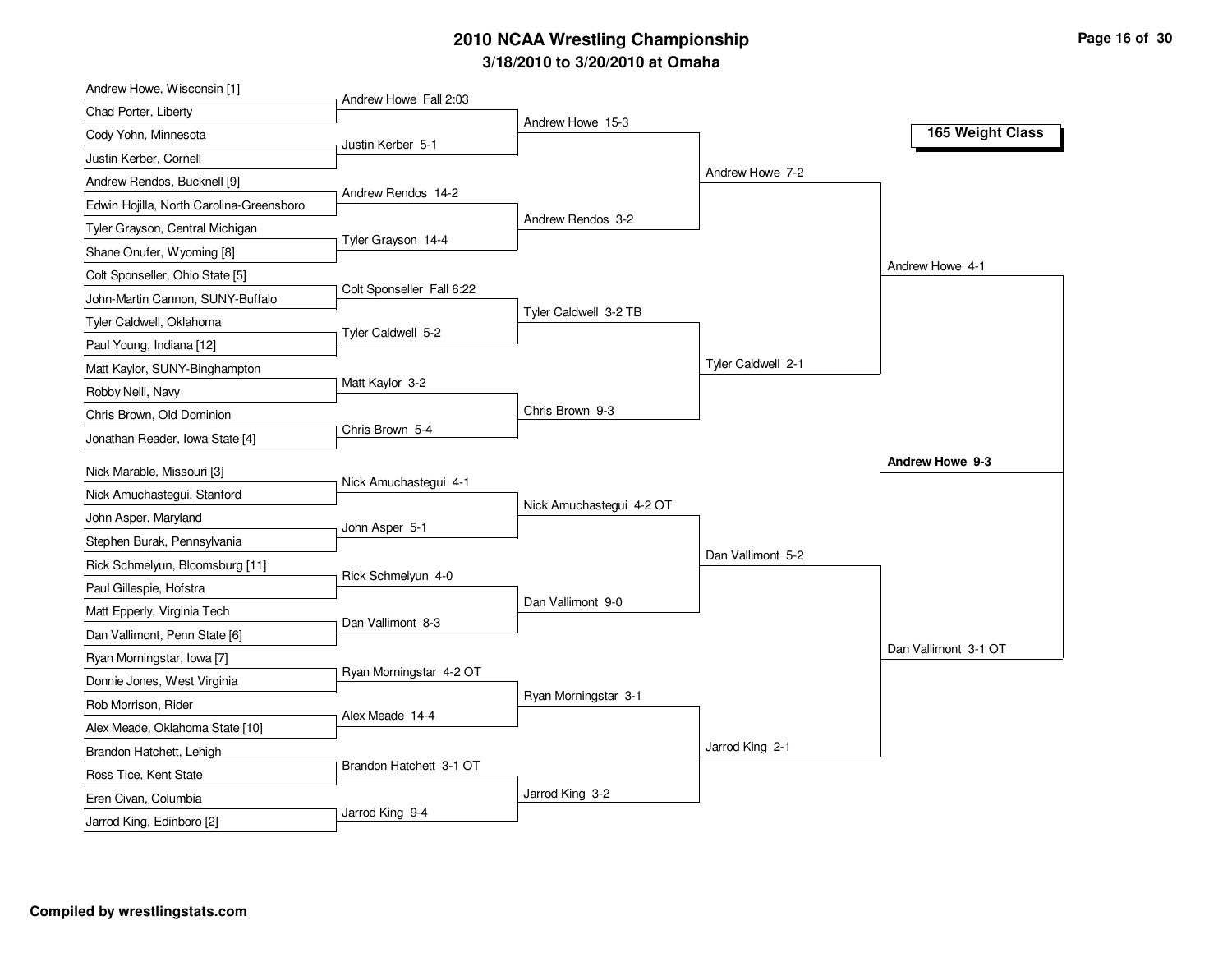## **3/18/2010 to 3/20/2010 at Omaha 2010 NCAA Wrestling Championship Page 17 of 30**

| Civan, Columbia                   |                           |                 |                        |                    |                  |                                           |                  |
|-----------------------------------|---------------------------|-----------------|------------------------|--------------------|------------------|-------------------------------------------|------------------|
| Tice, Kent State                  | Tice 5-2                  |                 |                        |                    |                  |                                           |                  |
|                                   |                           | Sponseller 17-3 |                        |                    |                  | <b>165 Consolation Bracket</b>            |                  |
|                                   | Sponseller, Ohio State    |                 |                        |                    |                  |                                           |                  |
|                                   |                           |                 |                        |                    |                  |                                           |                  |
| Bounds, Michigan State            |                           |                 | Sponseller 5-1         |                    |                  |                                           |                  |
| Jones, West Virginia              | Bounds 9-4                |                 |                        |                    |                  |                                           |                  |
|                                   |                           | Bounds 5-3      |                        | Amuchastegui 2-0   |                  |                                           |                  |
|                                   | Kaylor, SUNY-Binghampton  |                 | Amuchastegui, Stanford |                    |                  |                                           |                  |
| Epperly, Virginia Tech            |                           |                 |                        |                    |                  |                                           |                  |
|                                   | Gillespie 9-2             |                 |                        |                    | Amuchastegui 2-0 |                                           |                  |
| Gillespie, Hofstra                |                           | Kerber 4-0      |                        |                    |                  |                                           | Amuchastegui 6-1 |
|                                   | Kerber, Cornell           |                 |                        |                    |                  | Caldwell, Oklahoma                        |                  |
|                                   |                           |                 | Kerber 7-4             |                    |                  |                                           |                  |
| Burak, Pennsylvania               |                           |                 |                        |                    |                  |                                           |                  |
| Marable, Missouri                 | Marable 18-3              |                 |                        | Morningstar 3-2 TB |                  |                                           |                  |
|                                   |                           | Marable 4-3     |                        |                    |                  |                                           |                  |
|                                   | Grayson, Central Michigan |                 | Morningstar, Iowa      |                    |                  | Third Place: Jarrod King, Edinboro 3-2    |                  |
|                                   |                           |                 |                        |                    |                  | Fourth Place: Nick Amuchastegui, Stanford |                  |
| Reader, Iowa State                | Reader 12-1               |                 |                        |                    |                  | Fifth Place: Tyler Caldwell, Oklahoma 6-3 |                  |
| Neill, Navy                       |                           | Reader 8-2      |                        |                    |                  | Sixth Place: Andrew Rendos, Bucknell      |                  |
|                                   |                           |                 |                        |                    |                  |                                           |                  |
|                                   | Meade, Oklahoma State     |                 |                        |                    |                  | Seventh Place: Ryan Morningstar, Iowa 3-2 |                  |
| Young, Indiana                    |                           |                 | Reader 13-11           |                    |                  | Eighth Place: Chris Brown, Old Dominion   |                  |
| Cannon, SUNY-Buffalo              | Young 10-2                |                 |                        | Rendos 7-2         |                  |                                           |                  |
|                                   |                           | Young 6-1       |                        |                    |                  |                                           |                  |
|                                   | Hatchett, Lehigh          |                 | Rendos, Bucknell       |                    |                  |                                           |                  |
|                                   |                           |                 |                        |                    |                  |                                           |                  |
| Onufer, Wyoming                   |                           |                 |                        |                    | Rendos 9-5       |                                           |                  |
| Hojilla, North Carolina-Greensbor | Onufer 6-3                |                 |                        |                    |                  |                                           |                  |
|                                   |                           | Asper 9-1       |                        |                    |                  |                                           | King 7-1         |
|                                   | Asper, Maryland           |                 |                        |                    | King, Edinboro   |                                           |                  |
|                                   |                           |                 | Asper 6-3              |                    |                  |                                           |                  |
| Yohn, Minnesota                   | Yohn 13-2                 |                 |                        |                    |                  |                                           |                  |
| Porter, Liberty                   |                           |                 |                        | Brown 4-3          |                  |                                           |                  |
|                                   |                           | Yohn Fall 2:52  |                        |                    |                  |                                           |                  |
|                                   | Schmelyun, Bloomsburg     |                 | Brown, Old Dominion    |                    |                  |                                           |                  |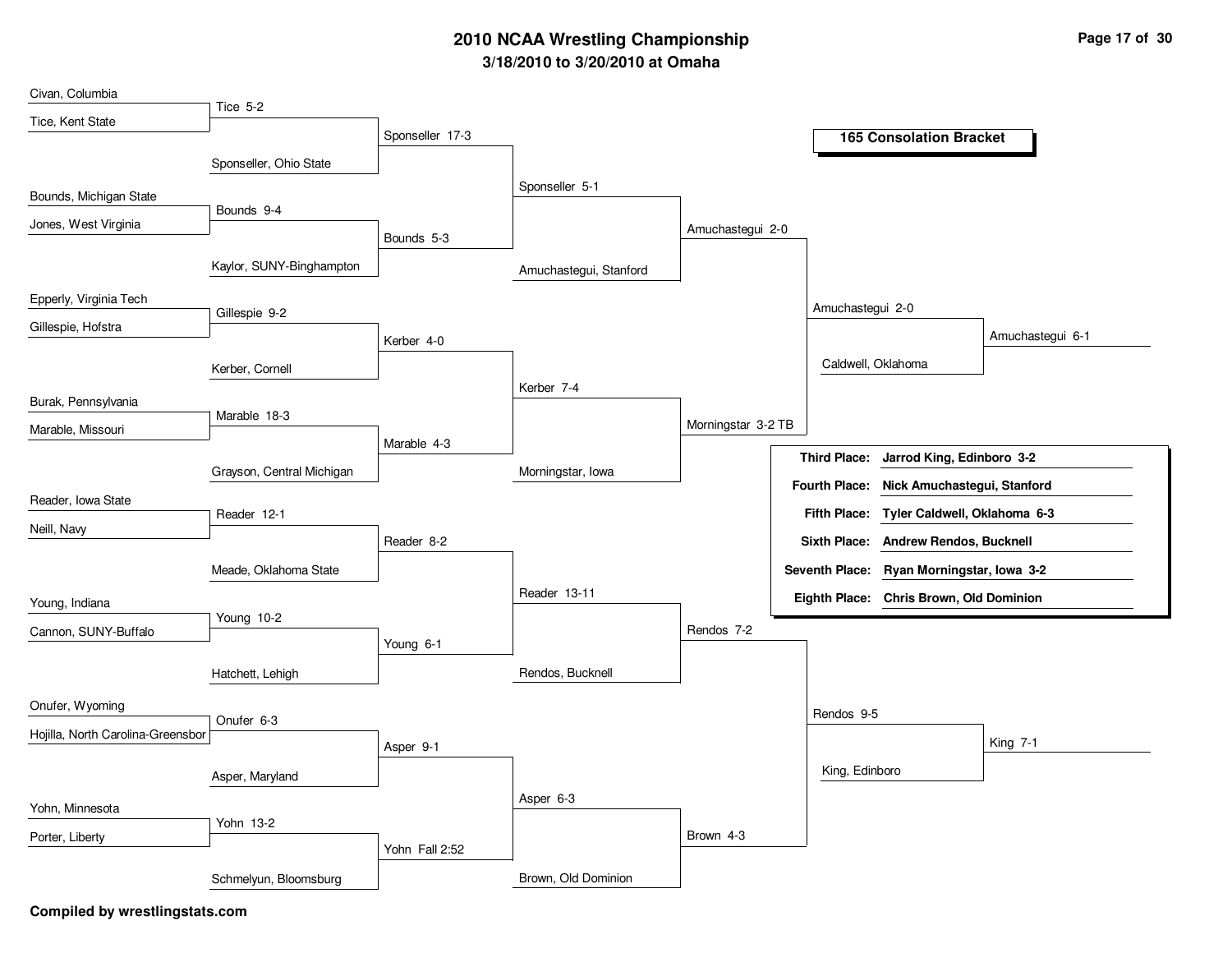# **3/18/2010 to 3/20/2010 at Omaha 2010 NCAA Wrestling Championship Page 18 of 30**

#### **Championship Pigtail Bouts for 165**

Andrew Rendos - Bucknell

Rendos 8-2 Kyle Bounds - Michigan State

### **Consolation Pigtail Bouts for 165**

Kyle Bounds - Michigan State

Rob Morrison - Rider

Bounds 7-1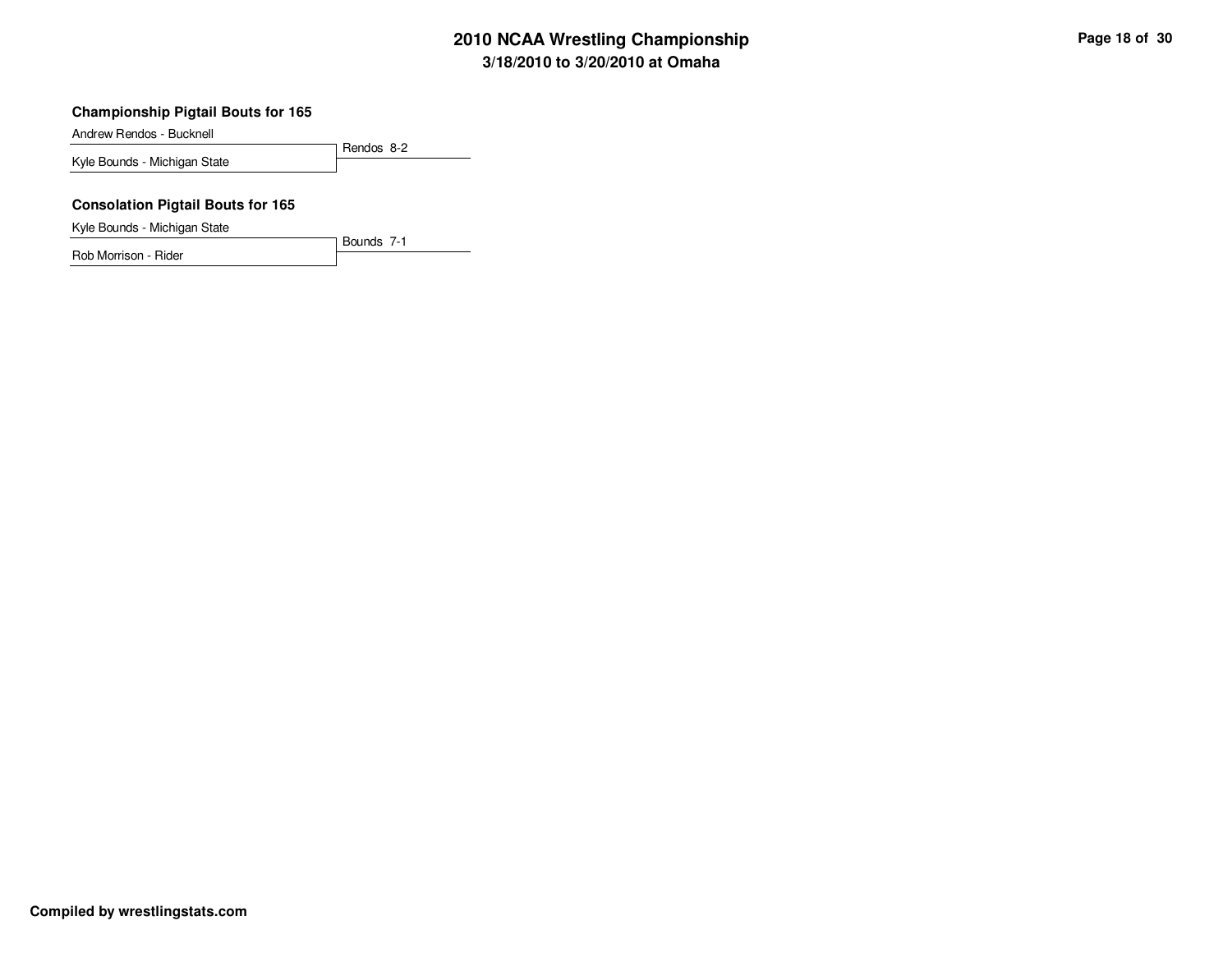# **3/18/2010 to 3/20/2010 at Omaha 2010 NCAA Wrestling Championship Page 19 of 30 Page 19 of 30**

| Mack Lewnes, Cornell [1]                                              |                      |                        |                    |                   |
|-----------------------------------------------------------------------|----------------------|------------------------|--------------------|-------------------|
| Nathan Lee, Boise State                                               | Mack Lewnes 5-2      |                        |                    |                   |
| Nathan Graham, Bloomsburg                                             | Jacob Ison 5-2       | Mack Lewnes 13-1       |                    | 174 Weight Class  |
| Jacob Ison, Ohio University                                           |                      |                        |                    |                   |
| Luke Manuel, Purdue [9]                                               |                      |                        | Mack Lewnes 4-2 OT |                   |
| Phil Moricone, Edinboro                                               | Luke Manuel 4-2 TB   |                        |                    |                   |
| Jim Resnick, Rider                                                    |                      | Colby Covington 3-1 OT |                    |                   |
| Colby Covington, Oregon State [8]                                     | Colby Covington 10-1 |                        |                    |                   |
| Scott Glasser, Minnesota [5]                                          |                      |                        |                    | Mack Lewnes 3-2   |
| Jarion Beets, Northern Iowa                                           | Jarion Beets 14-7    |                        |                    |                   |
| Justin Zeerip, Michigan                                               |                      | Jarion Beets 8-6       |                    |                   |
| Bagna Tovuujav, George Mason [12]                                     | Justin Zeerip 5-1    |                        |                    |                   |
| Shane Riccio, Bucknell                                                |                      |                        | Stephen Dwyer 4-0  |                   |
| Dorian Henderson, Missouri                                            | Dorian Henderson 3-2 |                        |                    |                   |
| Brad Darrington, Utah Valley State                                    |                      | Stephen Dwyer 5-0      |                    |                   |
| Stephen Dwyer, Nebraska [4]                                           | Stephen Dwyer 6-0    |                        |                    |                   |
| Chris Henrich, Virginia [3]                                           |                      |                        |                    | Jay Borschel 6-2  |
| Dave Rella, Ohio State                                                | Chris Henrich 8-0    |                        |                    |                   |
| Byron Sigmon, North Carolina-Greensboro                               |                      | Chris Henrich 9-3      |                    |                   |
|                                                                       | Byron Sigmon 6-2     |                        |                    |                   |
| Ian Hinton, Michigan State<br>Joshua Patterson, SUNY-Binghampton [11] |                      |                        | Chris Henrich 5-4  |                   |
| Shane Smith, Millersville                                             | Joshua Patterson 9-0 |                        |                    |                   |
|                                                                       |                      | Mike Benefiel 3-1      |                    |                   |
| Keith Witt, Kent State                                                | Mike Benefiel 8-0    |                        |                    |                   |
| Mike Benefiel, Oklahoma State [6]                                     |                      |                        |                    | Jay Borschel 10-9 |
| Ben Bennett, Central Michigan [7]                                     | Ben Bennett 4-2 TB   |                        |                    |                   |
| Robert Hamlin, Lehigh                                                 |                      | Jordan Blanton 5-2     |                    |                   |
| Ryan Duke Burk, Iowa State                                            | Jordan Blanton 4-3   |                        |                    |                   |
| Jordan Blanton, Illinois [10]                                         |                      |                        | Jay Borschel 3-0   |                   |
| Ryan DesRoches, Cal Poly-SLO                                          | Daniel Rinaldi 13-4  |                        |                    |                   |
| Daniel Rinaldi, Rutgers                                               |                      | Jay Borschel 10-0      |                    |                   |
| Scott Giffin, Pennsylvania                                            | Jay Borschel 7-1     |                        |                    |                   |
| Jay Borschel, Iowa [2]                                                |                      |                        |                    |                   |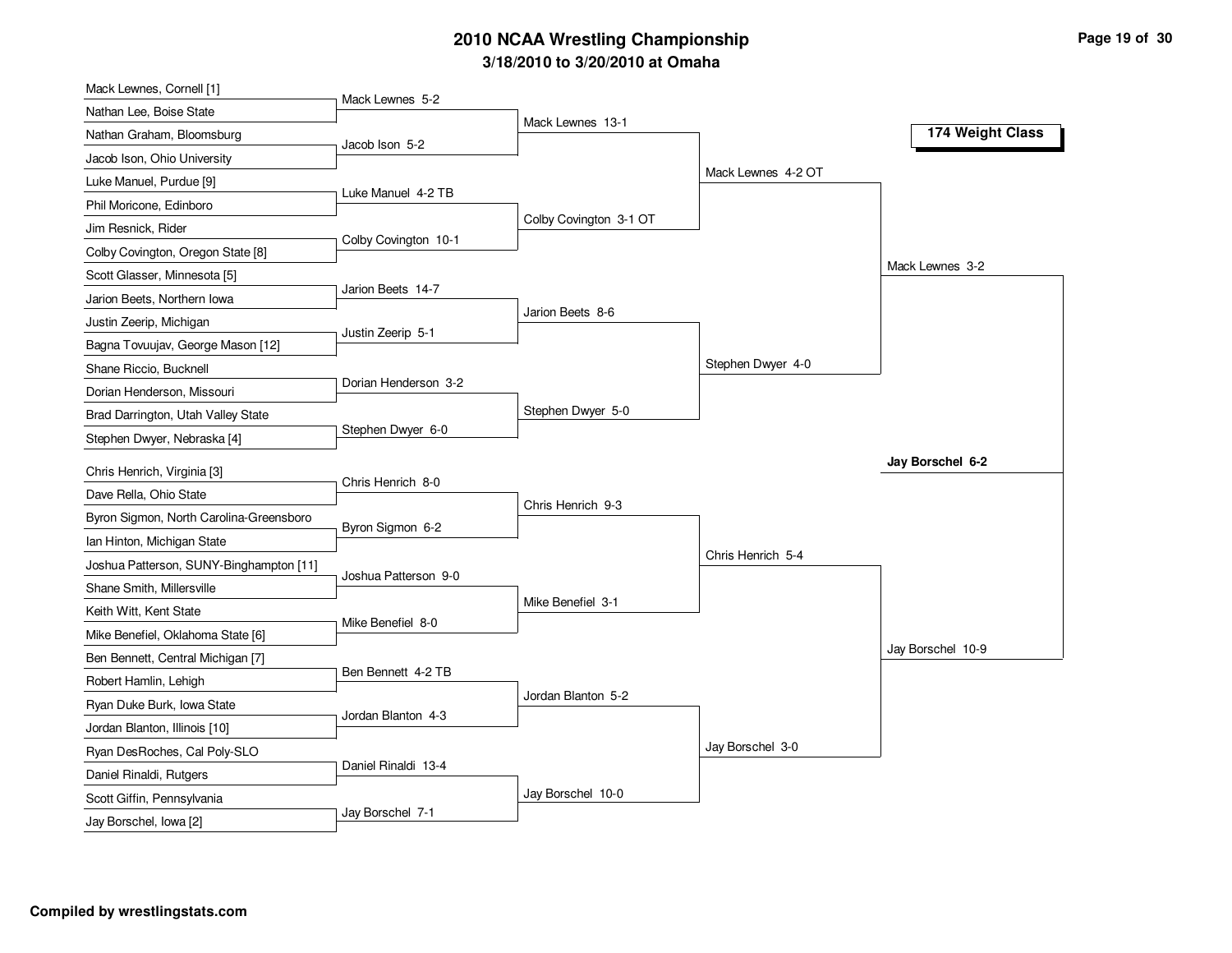## **3/18/2010 to 3/20/2010 at Omaha 2010 NCAA Wrestling Championship Page 20 of 30**

| Giffin, Pennsylvania          |                              |                |                          |                   |                                               |
|-------------------------------|------------------------------|----------------|--------------------------|-------------------|-----------------------------------------------|
| DesRoches, Cal Poly-SLO       | Giffin 11-4                  |                |                          |                   |                                               |
|                               |                              | Giffin 6-4 OT  |                          |                   | <b>174 Consolation Bracket</b>                |
|                               | Zeerip, Michigan             |                |                          |                   |                                               |
| Burk, Iowa State              |                              |                | Giffin 6-3               |                   |                                               |
| Hamlin, Lehigh                | <b>Burk 7-3</b>              |                |                          |                   |                                               |
|                               |                              | Henderson 11-3 |                          | Giffin 3-1        |                                               |
|                               | Henderson, Missouri          |                | Benefiel, Oklahoma State |                   |                                               |
| James, Oklahoma               | James 4-3                    |                |                          |                   | Blanton 8-4                                   |
| Smith, Millersville           |                              | Ison 7-4       |                          |                   | Dwyer 9-0                                     |
|                               | Ison, Ohio University        |                |                          |                   | Dwyer, Nebraska                               |
|                               |                              |                | Ison 7-6                 |                   |                                               |
| Hinton, Michigan State        | Rella 3-1                    |                |                          |                   |                                               |
| Rella, Ohio State             |                              | Manuel 4-2 TB  |                          | Blanton 6-3       |                                               |
|                               |                              |                |                          |                   | Third Place: Chris Henrich, Virginia 10-1     |
|                               | Manuel, Purdue               |                | Blanton, Illinois        |                   | Fourth Place: Stephen Dwyer, Nebraska         |
| Darrington, Utah Valley State | Darrington 7-3               |                |                          |                   | Fifth Place: Jordan Blanton, Illinois 3-2     |
| Riccio, Bucknell              |                              | Bennett 4-3    |                          |                   | Sixth Place: Ben Bennett, Central Michigan    |
|                               |                              |                |                          |                   |                                               |
|                               | Bennett, Central Michigan    |                | Bennett 7-3              |                   | Seventh Place: Scott Giffin, Pennsylvania WDF |
| Tovuujav, George Mason        | Glasser Fall 6:16            |                |                          |                   | Eighth Place: Jarion Beets, Northern Iowa     |
| Glasser, Minnesota            |                              |                |                          | Bennett Fall 0:44 |                                               |
|                               |                              | Glasser 5-4    |                          |                   |                                               |
|                               | Rinaldi, Rutgers             |                | Covington, Oregon State  |                   |                                               |
| Resnick, Rider                |                              |                |                          |                   | Bennett Fall 1:23                             |
| Moricone, Edinboro            | Moricone 6-3                 |                |                          |                   |                                               |
|                               |                              | Moricone 12-3  |                          |                   | Henrich 5-3 OT                                |
|                               | Sigmon, North Carolina-Green |                |                          |                   | Henrich, Virginia                             |
| Graham, Bloomsburg            |                              |                | Moricone 9-3             |                   |                                               |
| Lee, Boise State              | Lee $6-1$                    |                |                          | Beets 5-3         |                                               |
|                               |                              | Patterson 12-4 |                          |                   |                                               |
|                               | Patterson, SUNY-Binghampto   |                | Beets, Northern Iowa     |                   |                                               |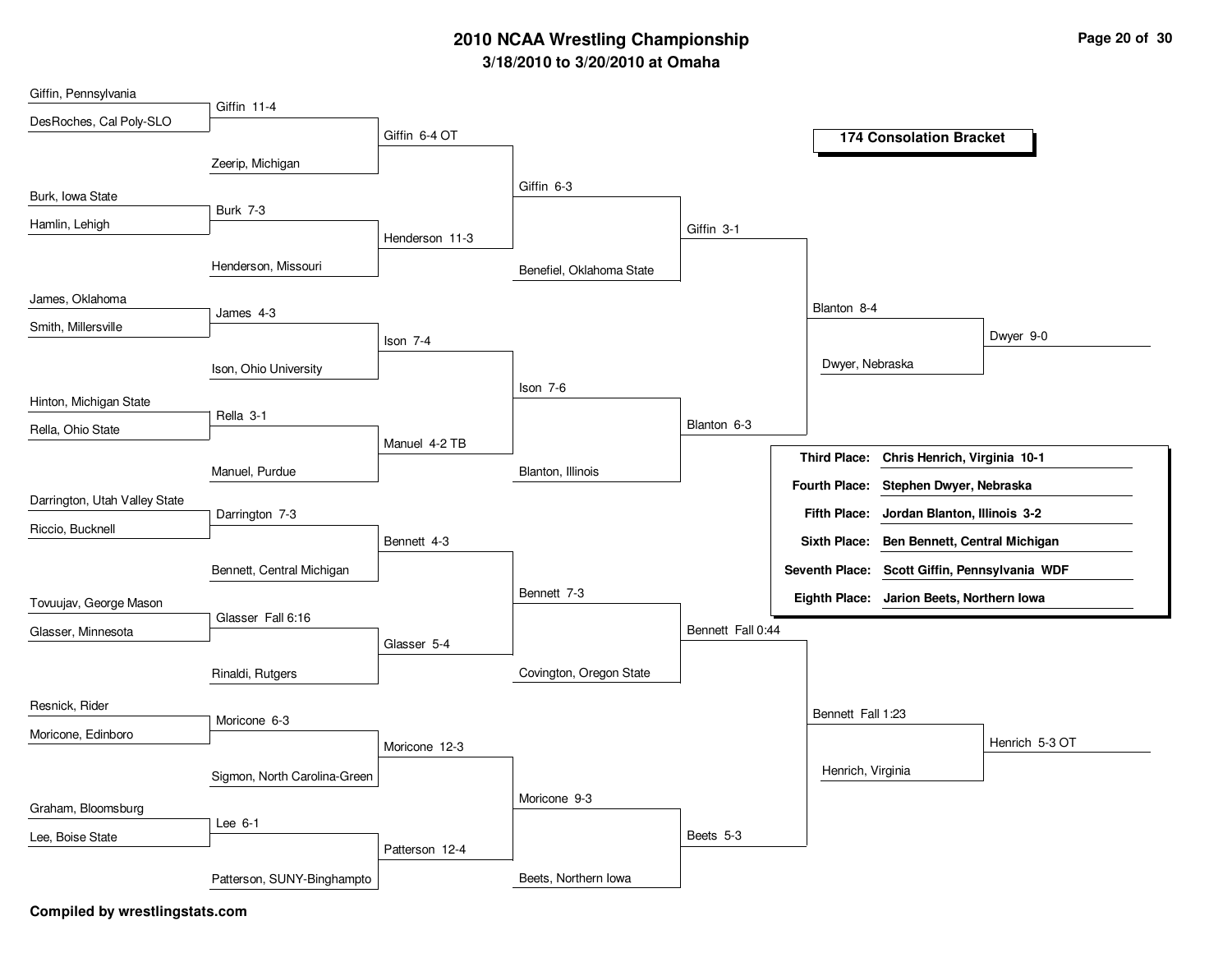# **3/18/2010 to 3/20/2010 at Omaha 2010 NCAA Wrestling Championship Page 21 of 30**

#### **Championship Pigtail Bouts for 174**

Jarion Beets - Northern Iowa

Beets 5-3 Jeff James - Oklahoma

### **Consolation Pigtail Bouts for 174**

Jeff James - Oklahoma

Keith Witt - Kent State

James 7-3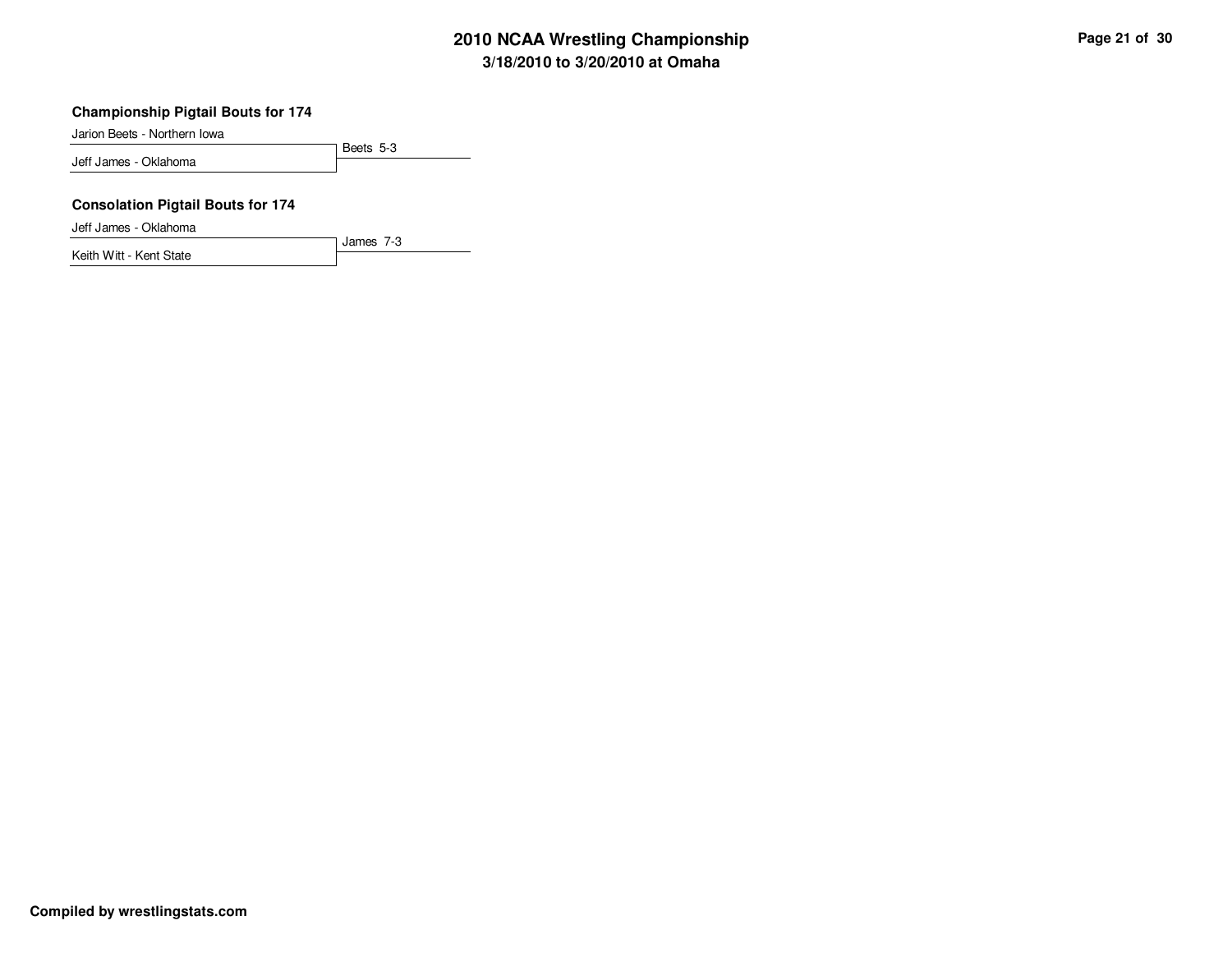# **3/18/2010 to 3/20/2010 at Omaha 2010 NCAA Wrestling Championship Page 22 of 30**

| Kirk Smith 4-3<br>Jerome Ward, Iowa State<br>Kirk Smith 6-2<br>184 Weight Class<br>Travis Rutt, Wisconsin<br>Travis Rutt 7-3<br>Nathan Schiedel, SUNY-Binghampton<br>Kirk Smith 6-4<br>Phillip Keddy, Iowa [9]<br>Phillip Keddy 11-3 |  |
|--------------------------------------------------------------------------------------------------------------------------------------------------------------------------------------------------------------------------------------|--|
|                                                                                                                                                                                                                                      |  |
|                                                                                                                                                                                                                                      |  |
|                                                                                                                                                                                                                                      |  |
|                                                                                                                                                                                                                                      |  |
| Michael Salopek, Virginia                                                                                                                                                                                                            |  |
| Phillip Keddy 6-2<br>Austin Trotman, Appalachian State                                                                                                                                                                               |  |
| Louis Caputo 5-2<br>Louis Caputo, Harvard [8]                                                                                                                                                                                        |  |
| Kirk Smith 11-2<br>Clayton Foster, Oklahoma State [5]                                                                                                                                                                                |  |
| Clayton Foster 17-3<br>Pat Bradshaw, Edinboro                                                                                                                                                                                        |  |
| Clayton Foster 10-8<br>Eric Cameron, Indiana                                                                                                                                                                                         |  |
| David Craig 9-0<br>David Craig, Lehigh [12]                                                                                                                                                                                          |  |
| Michael Cannon 4-1<br>Thomas Spellman, Virginia Tech                                                                                                                                                                                 |  |
| Thomas Spellman 3-2<br>Nick Purdue, Ohio University                                                                                                                                                                                  |  |
| Michael Cannon 9-2<br>Michael Larson, Cal State-Bakersfield                                                                                                                                                                          |  |
| Michael Cannon Fall 4:22<br>Michael Cannon, American [4]                                                                                                                                                                             |  |
| Max Askren 10-3<br>Dustin Kilgore, Kent State [3]                                                                                                                                                                                    |  |
| Dustin Kilgore 6-5<br>Steve Bosak, Cornell                                                                                                                                                                                           |  |
| Dustin Kilgore Fall 2:31<br>Ben Clymer, Hofstra                                                                                                                                                                                      |  |
| Nick Palmieri 3-2<br>Nick Palmieri, Michigan State                                                                                                                                                                                   |  |
| Max Askren 8-5<br>Dave Erwin, Penn State [11]                                                                                                                                                                                        |  |
| Dave Erwin 4-0<br>Erich Schmdtke, Oklahoma                                                                                                                                                                                           |  |
| Max Askren Fall 3:51<br>Zack Giesen, Stanford                                                                                                                                                                                        |  |
| Max Askren Fall 1:38<br>Max Askren, Missouri [6]                                                                                                                                                                                     |  |
| Max Askren 9-7 OT<br>Joe LeBlanc, Wyoming [7]                                                                                                                                                                                        |  |
| Joe LeBlanc 7-5<br>Josh Ihnen, Nebraska                                                                                                                                                                                              |  |
| Joe LeBlanc 5-1<br>Jason McCroskey, Citadel                                                                                                                                                                                          |  |
| Jason McCroskey 5-2<br>Mike Miller, Central Michigan                                                                                                                                                                                 |  |
| Joe LeBlanc 10-8 OT<br>Nick Knowles, Liberty                                                                                                                                                                                         |  |
| Andrew Saunders 7-2<br>Andrew Saunders, North Carolina-Greensboro                                                                                                                                                                    |  |
| John Dergo 21-5<br>Zac Thomusseit, Pittsburgh                                                                                                                                                                                        |  |
| John Dergo 6-1<br>John Dergo, Illinois [2]                                                                                                                                                                                           |  |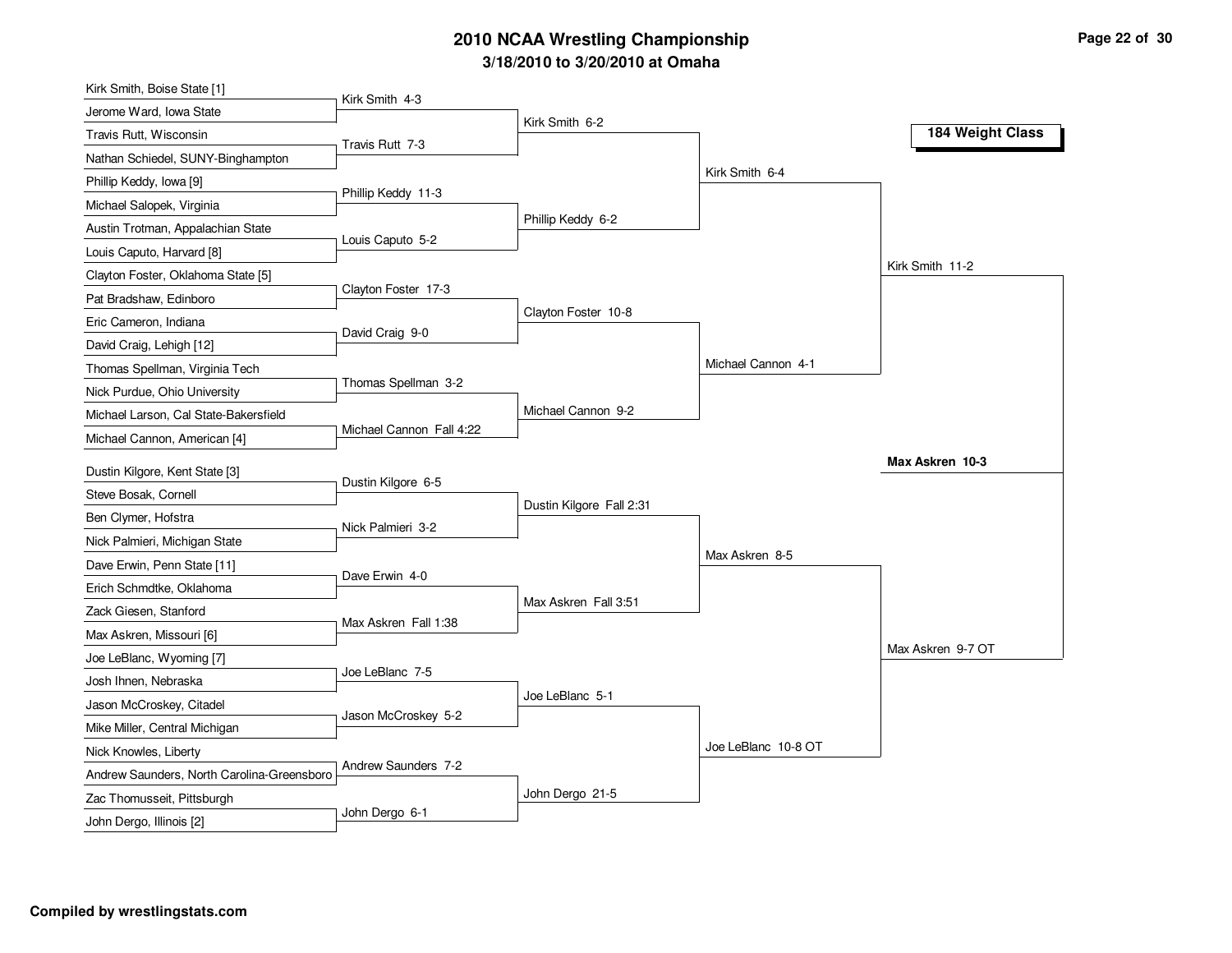## **3/18/2010 to 3/20/2010 at Omaha 2010 NCAA Wrestling Championship Page 23 of 30**

| Thomusseit, Pittsburgh        |                              |                    |                        |             |                                                       |
|-------------------------------|------------------------------|--------------------|------------------------|-------------|-------------------------------------------------------|
| Knowles, Liberty              | Thomusseit 8-0               |                    |                        |             |                                                       |
|                               |                              | Thomusseit 4-0     |                        |             | <b>184 Consolation Bracket</b>                        |
|                               | Craig, Lehigh                |                    |                        |             |                                                       |
|                               |                              |                    | Ihnen 5-3              |             |                                                       |
| Miller, Central Michigan      | Ihnen 3-1                    |                    |                        |             |                                                       |
| Ihnen, Nebraska               |                              | Ihnen $4-0$        |                        | Kilgore 9-6 |                                                       |
|                               |                              |                    |                        |             |                                                       |
|                               | Spellman, Virginia Tech      |                    | Kilgore, Kent State    |             |                                                       |
| Giesen, Stanford              |                              |                    |                        |             |                                                       |
| Schmdtke, Oklahoma            | Giesen 4-3                   |                    |                        |             | Dergo 11-9                                            |
|                               |                              | Giesen 10-4        |                        |             | Cannon 7-5                                            |
|                               | Rutt, Wisconsin              |                    |                        |             | Cannon, American                                      |
|                               |                              |                    | Bosak Fall 0:31        |             |                                                       |
| Clymer, Hofstra               | Bosak 3-1                    |                    |                        |             |                                                       |
| Bosak, Cornell                |                              |                    |                        | Dergo 9-5   |                                                       |
|                               |                              | Bosak Fall 3:29    |                        |             | Third Place: Michael Cannon, American 7-2             |
|                               | Caputo, Harvard              |                    | Dergo, Illinois        |             | <b>Fourth Place:</b><br>Joe LeBlanc, Wyoming          |
| Larson, Cal State-Bakersfield |                              |                    |                        |             |                                                       |
| Purdue, Ohio University       | Purdue 6-3                   |                    |                        |             | Fifth Place: John Dergo, Illinois 10-4                |
|                               |                              | McCroskey 3-2      |                        |             | Clayton Foster, Oklahoma State<br><b>Sixth Place:</b> |
|                               | McCroskey, Citadel           |                    |                        |             | Seventh Place: Dustin Kilgore, Kent State 9-5         |
|                               |                              |                    | Saunders 6-5           |             | Eighth Place: Phillip Keddy, Iowa                     |
| Cameron, Indiana              | Bradshaw 5-3                 |                    |                        |             |                                                       |
| Bradshaw, Edinboro            |                              |                    |                        | Keddy 14-5  |                                                       |
|                               |                              | Saunders Fall 2:44 |                        |             |                                                       |
|                               | Saunders, North Carolina-Gre |                    | Keddy, Iowa            |             |                                                       |
| Trotman, Appalachian State    |                              |                    |                        |             |                                                       |
|                               | Pucillo 4-1                  |                    |                        |             | Foster 5-3                                            |
| Pucillo, Ohio State           |                              | Pucillo 8-0        |                        |             | LeBlanc 8-3                                           |
|                               | Palmieri, Michigan State     |                    |                        |             | LeBlanc, Wyoming                                      |
|                               |                              |                    | Pucillo 6-2            |             |                                                       |
| Schiedel, SUNY-Binghampton    |                              |                    |                        |             |                                                       |
| Ward, Iowa State              | Ward 3-1                     |                    |                        | Foster 8-7  |                                                       |
|                               |                              | Erwin 8-3          |                        |             |                                                       |
|                               | Erwin, Penn State            |                    | Foster, Oklahoma State |             |                                                       |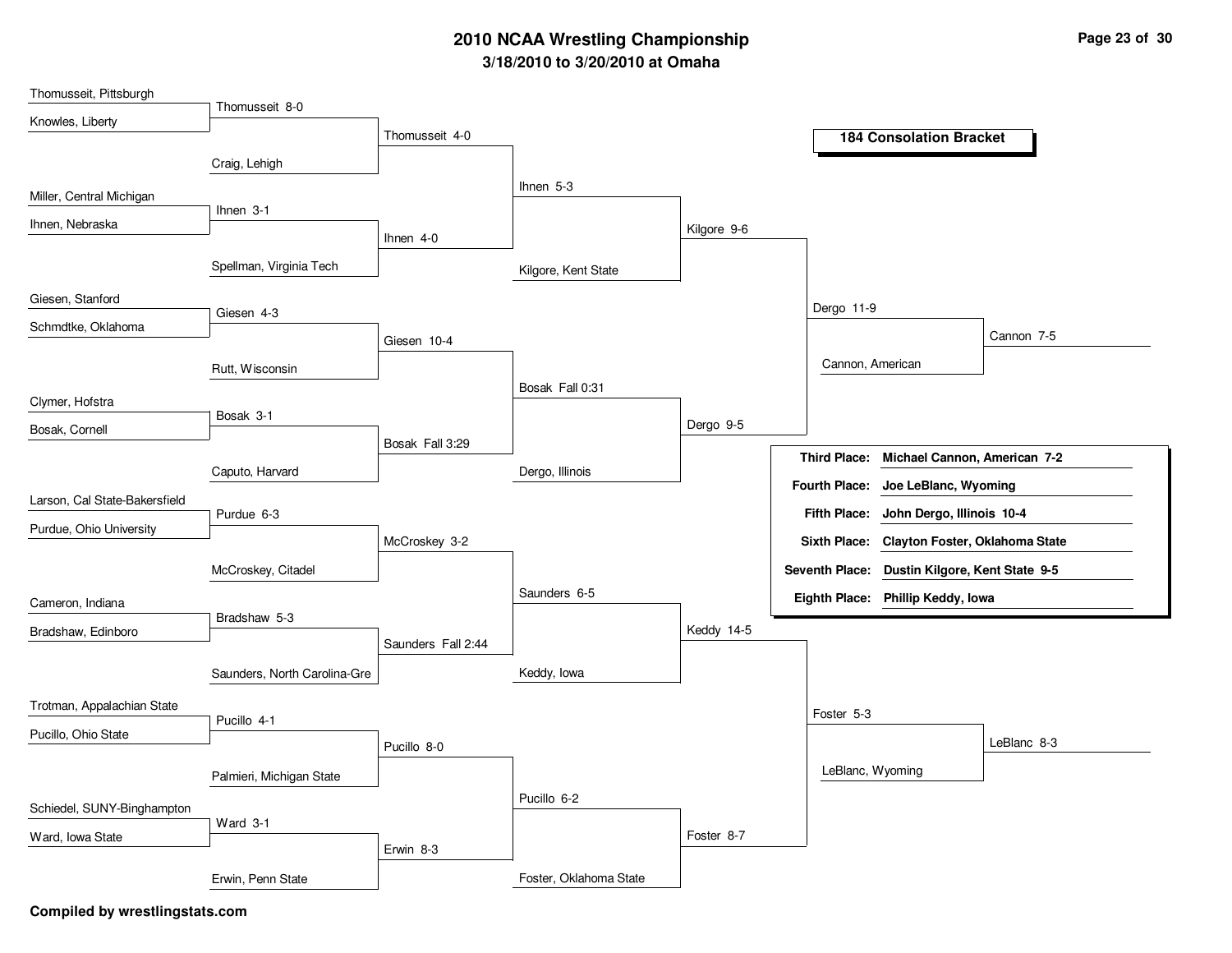# **3/18/2010 to 3/20/2010 at Omaha 2010 NCAA Wrestling Championship Page 24 of 30**

#### **Championship Pigtail Bouts for 184**

Mike Miller - Central Michigan

Miller 4-2 Mike Pucillo - Ohio State

### **Consolation Pigtail Bouts for 184**

Mike Pucillo - Ohio State

Michael Salopek - Virginia

Pucillo 2-0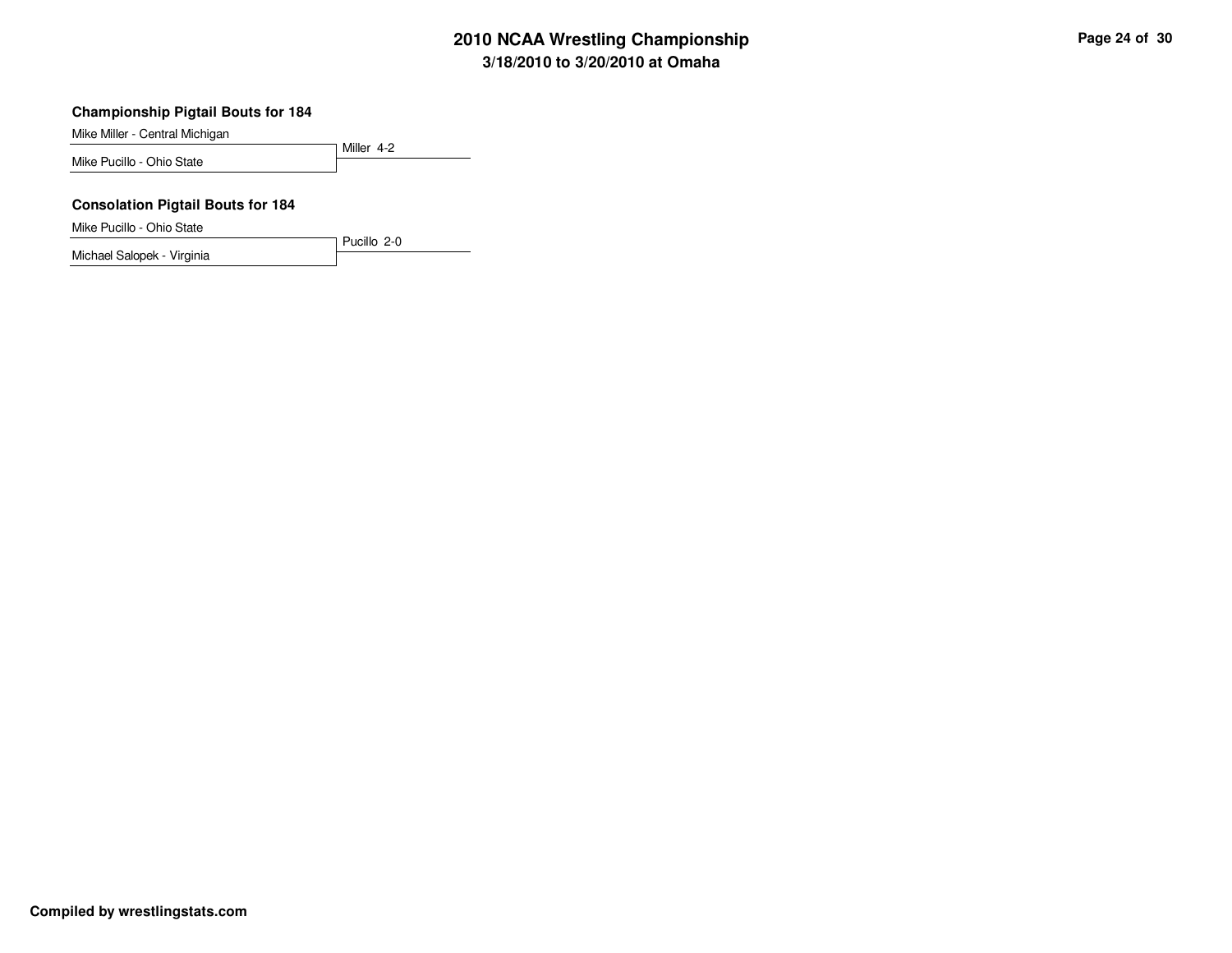# **3/18/2010 to 3/20/2010 at Omaha 2010 NCAA Wrestling Championship Page 25 of 30**

| Jake Varner, Iowa State [1]         |                            |                         |                   |                   |
|-------------------------------------|----------------------------|-------------------------|-------------------|-------------------|
| Matt Casperson, Boise State         | Jake Varner 17-3           |                         |                   |                   |
| Riley Orozco, Cal State-Bakersfield | Riley Orozco 3-1           | Jake Varner 10-1        |                   | 197 Weight Class  |
| Lamar Brown, Rutgers                |                            |                         |                   |                   |
| Chad Beatty, Iowa [9]               |                            |                         | Jake Varner 4-0   |                   |
| Alan Gelogaev, Oklahoma State       | Alan Gelogaev 4-2 TB       |                         |                   |                   |
| Dennis Drury, North Carolina        |                            | Sonny Yohn 4-3          |                   |                   |
| Sonny Yohn, Minnesota [8]           | Sonny Yohn 7-1             |                         |                   |                   |
| Trevor Brandvold, Wisconsin [5]     |                            |                         |                   | Jake Varner 6-0   |
| Brent Jones, Virginia               | Trevor Brandvold Fall 3:19 |                         |                   |                   |
| Erik Schuth, Ohio University        |                            | Trevor Brandvold 5-2    |                   |                   |
| Brent Haynes, Missouri [12]         | Brent Haynes 18-6          |                         |                   |                   |
| Micah Burak, Pennsylvania           |                            |                         | Cam Simaz 8-5     |                   |
| James Hamel, SUNY-Buffalo           | Micah Burak 6-5 TB         |                         |                   |                   |
| Tyler Sorensen, South Dakota State  |                            | Cam Simaz 12-4          |                   |                   |
| Cam Simaz, Cornell [4]              | Cam Simaz 15-7             |                         |                   |                   |
| Hudson Taylor, Maryland [3]         |                            |                         |                   | Jake Varner 5-2   |
| Daniel Mitchell, American           | Hudson Taylor 6-0          |                         |                   |                   |
|                                     |                            | Hudson Taylor 9-2       |                   |                   |
| Joe Kennedy, Lehigh                 | Joe Kennedy 3-1            |                         |                   |                   |
| Eric Simaz, Central Michigan        |                            |                         | Hudson Taylor 9-3 |                   |
| Patrick Bond, Illinois [11]         | Matthew Wilps 2-0          |                         |                   |                   |
| Matthew Wilps, Pittsburgh           |                            | Eric Lapotsky Fall 2:23 |                   |                   |
| Matt Powless, Indiana               | Eric Lapotsky Fall 2:19    |                         |                   |                   |
| Eric Lapotsky, Oklahoma [6]         |                            |                         |                   | Craig Brester 1-0 |
| Anthony Biondo, Michigan [7]        | Anthony Biondo Fall 1:07   |                         |                   |                   |
| Parker Burns, Campbell              |                            | Anthony Biondo 6-5 TB   |                   |                   |
| Cody Magrum, Ohio State             | Jesse Strawn 5-3           |                         |                   |                   |
| Jesse Strawn, Old Dominion [10]     |                            |                         |                   |                   |
| Richard Starks, Army                | Logan Brown 6-2            |                         | Craig Brester 9-0 |                   |
| Logan Brown, Purdue                 |                            |                         |                   |                   |
| Tyler Smith, Rider                  | Craig Brester Fall 2:59    | Craig Brester 8-0       |                   |                   |
| Craig Brester, Nebraska [2]         |                            |                         |                   |                   |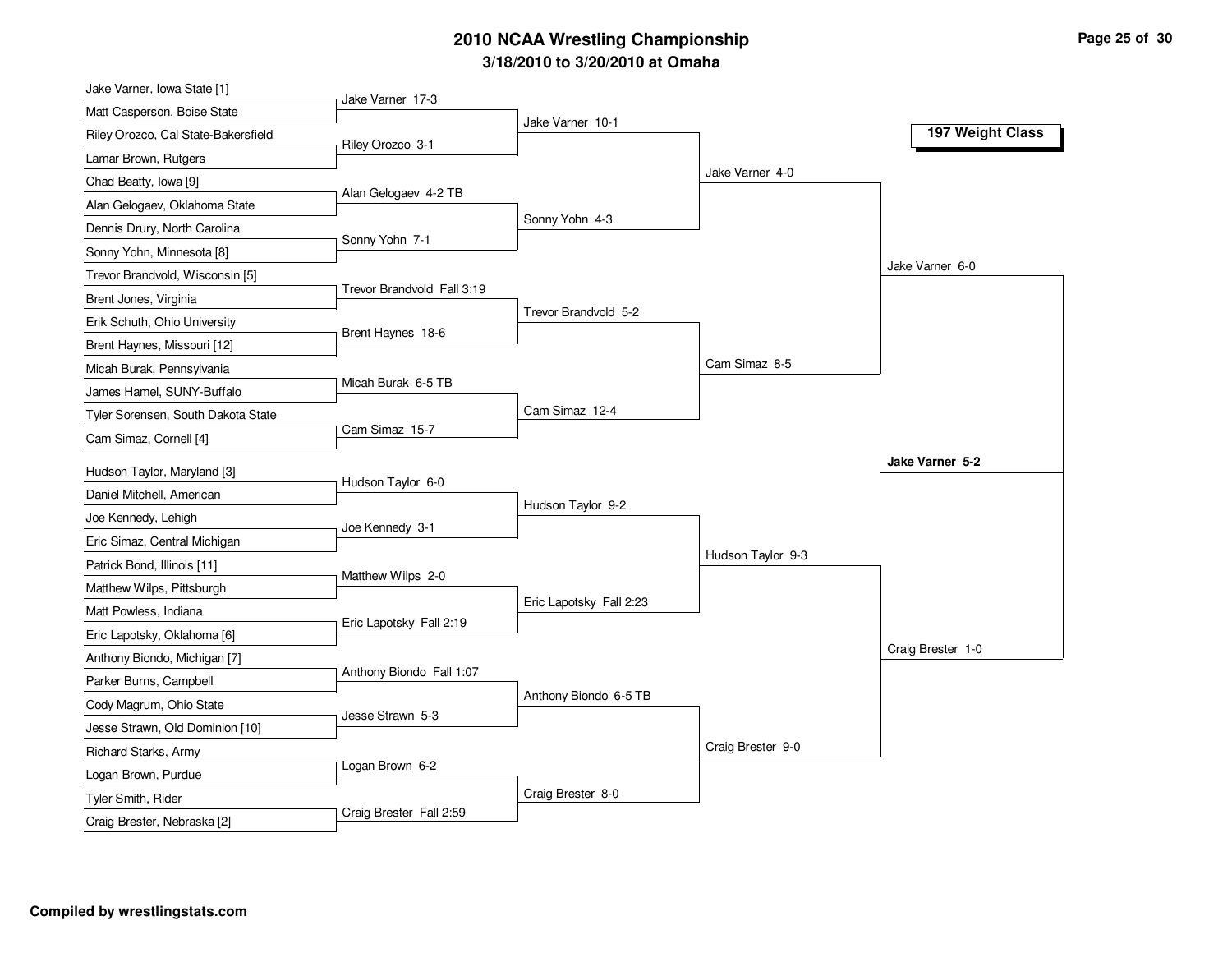## **3/18/2010 to 3/20/2010 at Omaha 2010 NCAA Wrestling Championship Page 26 of 30**

| Smith, Rider                 |                               |                    |                      |               |                                                        |
|------------------------------|-------------------------------|--------------------|----------------------|---------------|--------------------------------------------------------|
| Starks, Army                 | Starks 7-3                    |                    |                      |               |                                                        |
|                              |                               | Haynes 8-2         |                      |               | <b>197 Consolation Bracket</b>                         |
|                              | Haynes, Missouri              |                    |                      |               |                                                        |
|                              |                               |                    | Haynes 11-0          |               |                                                        |
| Magrum, Ohio State           | Magrum 15-0                   |                    |                      |               |                                                        |
| Burns, Campbell              |                               |                    |                      | Lapotsky 4-0  |                                                        |
|                              |                               | Magrum 3-1         |                      |               |                                                        |
|                              | Burak, Pennsylvania           |                    | Lapotsky, Oklahoma   |               |                                                        |
| Powless, Indiana             |                               |                    |                      |               |                                                        |
| Bond, Illinois               | Bond 6-4                      |                    |                      |               | Lapotsky 6-5                                           |
|                              |                               | <b>Bond 7-5</b>    |                      |               | Simaz 9-1                                              |
|                              | Orozco, Cal State-Bakersfield |                    |                      |               | Simaz, Cornell                                         |
|                              |                               |                    | Gelogaev 6-5         |               |                                                        |
| Simaz, Central Michigan      | Mitcheff 10-2                 |                    |                      |               |                                                        |
| Mitchell, American           |                               |                    |                      | Gelogaev 3-2  |                                                        |
|                              |                               | Gelogaev Fall 3:39 |                      |               | Third Place: Cam Simaz, Cornell 4-2 OT                 |
|                              | Gelogaev, Oklahoma State      |                    | Biondo, Michigan     |               |                                                        |
| Sorensen, South Dakota State |                               |                    |                      |               | <b>Fourth Place:</b><br><b>Hudson Taylor, Maryland</b> |
|                              | Sorensen 5-3                  |                    |                      |               | Fifth Place: Eric Lapotsky, Oklahoma 7-0               |
| Hamel, SUNY-Buffalo          |                               | Sorensen 9-2       |                      |               | Sixth Place: Trevor Brandvold, Wisconsin               |
|                              | Strawn, Old Dominion          |                    |                      |               | Seventh Place: Alan Gelogaev, Oklahoma State 12-7      |
|                              |                               |                    | Jones Fall 0:30      |               | Eighth Place: Sonny Yohn, Minnesota                    |
| Schuth, Ohio University      | Jones Fall 1:03               |                    |                      |               |                                                        |
| Jones, Virginia              |                               | Jones 11-2         |                      | Yohn 4-2      |                                                        |
|                              |                               |                    |                      |               |                                                        |
|                              | Brown, Purdue                 |                    | Yohn, Minnesota      |               |                                                        |
| Drury, North Carolina        |                               |                    |                      |               |                                                        |
|                              | Beatty 5-4                    |                    |                      |               | Brandvold 13-7                                         |
| Beatty, lowa                 |                               | Beatty 2-1 TB      |                      |               | Taylor 10-0                                            |
|                              |                               |                    |                      |               | Taylor, Maryland                                       |
|                              | Kennedy, Lehigh               |                    |                      |               |                                                        |
| Brown, Rutgers               |                               |                    | Beatty 3-2           |               |                                                        |
| Casperson, Boise State       | Casperson 2-1                 |                    |                      | Brandvold 7-4 |                                                        |
|                              |                               | Wilps 5-4          |                      |               |                                                        |
|                              | Wilps, Pittsburgh             |                    | Brandvold, Wisconsin |               |                                                        |
|                              |                               |                    |                      |               |                                                        |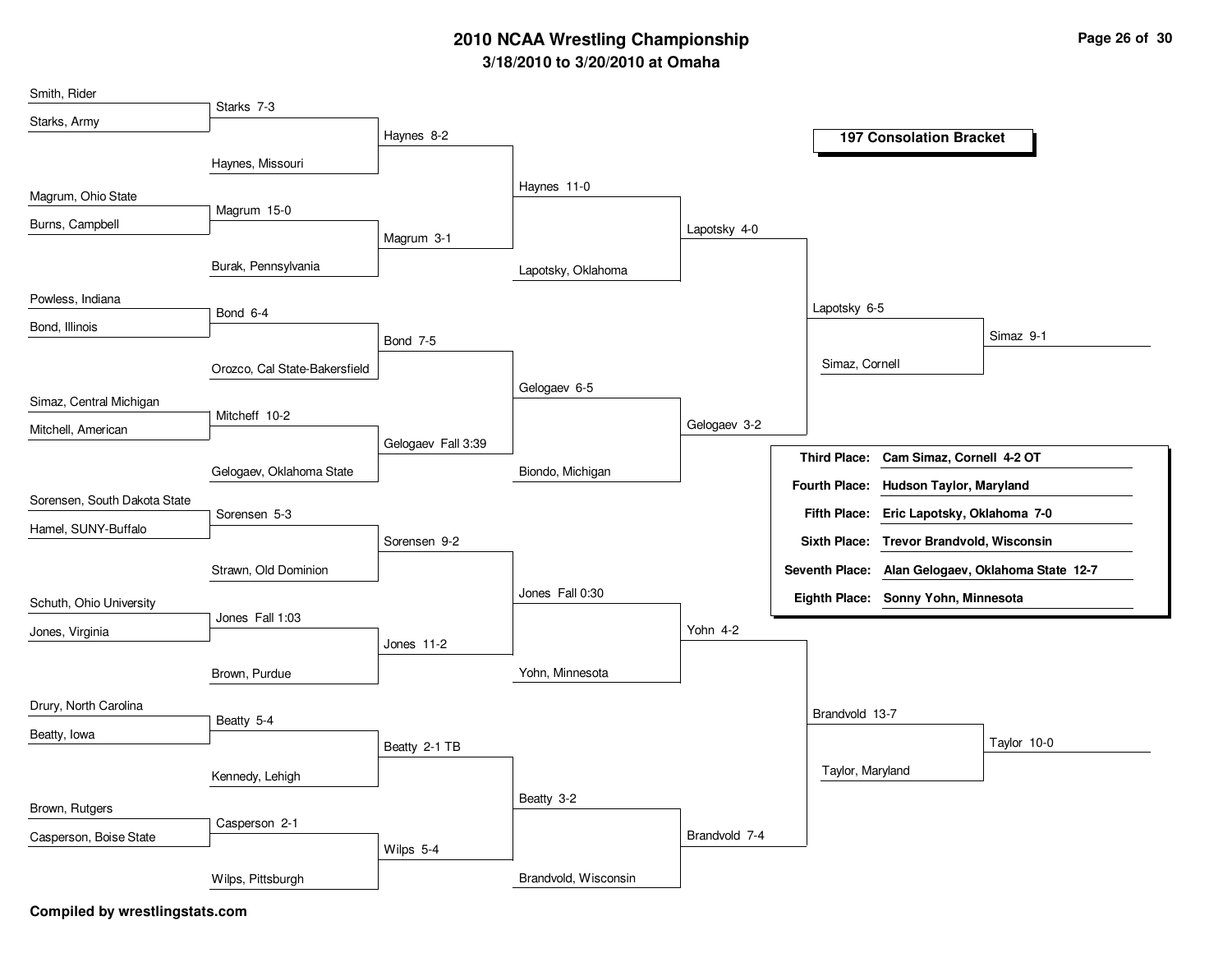# **3/18/2010 to 3/20/2010 at Omaha 2010 NCAA Wrestling Championship Page 27 of 30**

#### **Championship Pigtail Bouts for 197**

Tyler Smith - Rider

Smith 10-3 Dylan Temple - Appalachian State

### **Consolation Pigtail Bouts for 197**

Matt Casperson - Boise State

Dylan Temple - Appalachian State

Casperson 8-3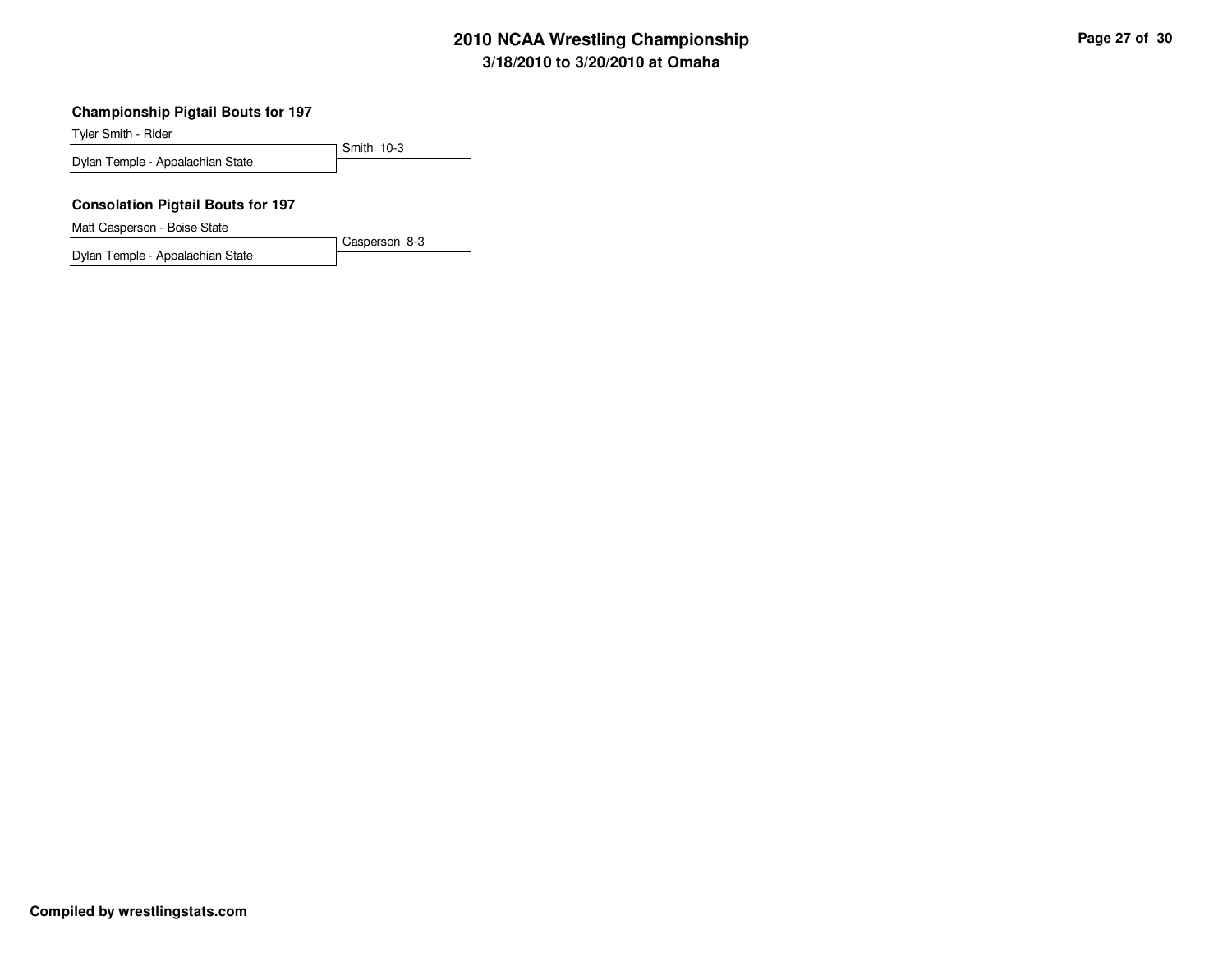# **3/18/2010 to 3/20/2010 at Omaha 2010 NCAA Wrestling Championship Page 28 of 30**

| David Zabriskie, Iowa State [1]                                  |                              |                         |                     |                     |
|------------------------------------------------------------------|------------------------------|-------------------------|---------------------|---------------------|
| Eric Bugenhagen, Wisconsin                                       | David Zabriskie 6-2          |                         |                     |                     |
| Ed Bordas, Rider                                                 | Eric Nye 3-2 TB              | David Zabriskie 4-2     |                     | 285 Weight Class    |
| Eric Nye, Arizona State                                          |                              |                         |                     |                     |
| Mark Ellis, Missouri [9]                                         |                              |                         | David Zabriskie 4-1 |                     |
| Brendan Barlow, Kent State                                       | Mark Ellis 5-3               |                         |                     |                     |
| Zied Haddad, North Carolina                                      |                              | Mark Ellis 2-1          |                     |                     |
| Ryan Tomei, Pittsburgh [8]                                       | Ryan Tomei 7-3               |                         |                     |                     |
| Dan Erekson, Iowa [5]                                            |                              |                         |                     | David Zabriskie 6-5 |
| Clayton Jack, Oregon State                                       | Dan Erekson 11-6             |                         |                     |                     |
| Ricardo Alcala, California-Davis                                 |                              | Dan Erekson Fall 2:36   |                     |                     |
| Scott Steele, Navy [12]                                          | Scott Steele 3-2             |                         |                     |                     |
| Tucker Lane, Nebraska                                            |                              |                         | Konrad Dudziak 6-2  |                     |
| John Danilkowicz, Virginia                                       | Tucker Lane 2-1              |                         |                     |                     |
| Andrew Delaney, Citadel                                          |                              | Konrad Dudziak 4-3      |                     |                     |
| Konrad Dudziak, Duke [4]                                         | Konrad Dudziak 6-0           |                         |                     |                     |
| Zachery Rey, Lehigh [3]                                          |                              |                         |                     | David Zabriskie 3-2 |
| Cameron Wade, Penn State                                         | Zachery Rey 3-1 OT           |                         |                     |                     |
| Kurt Klimek, Cal State-Fullerton                                 |                              | Zachery Rey 3-2         |                     |                     |
|                                                                  | Kurt Klimek Fall 6:13        |                         |                     |                     |
| David Wade, Eastern Michigan                                     |                              |                         | Zachery Rey 2-1 TB  |                     |
| Mitch Monteiro, Cal State-Bakersfield [11]                       | Benjamin Berhow 6-4 OT       |                         |                     |                     |
| Benjamin Berhow, Minnesota                                       |                              | Benjamin Berhow 3-1 OT  |                     |                     |
| Corey Morrison, Ohio State                                       | Nate Everhart 5-2            |                         |                     |                     |
| Nate Everhart, Indiana [6]                                       |                              |                         |                     | Jared Rosholt 4-0   |
| Jarod Trice, Central Michigan [7]                                | Brandon Williamson Fall 6:59 |                         |                     |                     |
| Brandon Williamson, West Virginia                                |                              | Brandon Williamson 3-0  |                     |                     |
| Nathan Fernandez, Oklahoma                                       | Dominick Russo 3-2           |                         |                     |                     |
| Dominick Russo, Rutgers [10]                                     |                              |                         | Jared Rosholt 8-2   |                     |
| Chris Birchler, Edinboro                                         | Chris Birchler 3-2           |                         |                     |                     |
| Chris Brantley, Northern Iowa                                    |                              |                         |                     |                     |
|                                                                  |                              |                         |                     |                     |
| Dustin Porter, Gardner-Webb<br>Jared Rosholt, Oklahoma State [2] | Jared Rosholt 4-0            | Jared Rosholt Fall 0:58 |                     |                     |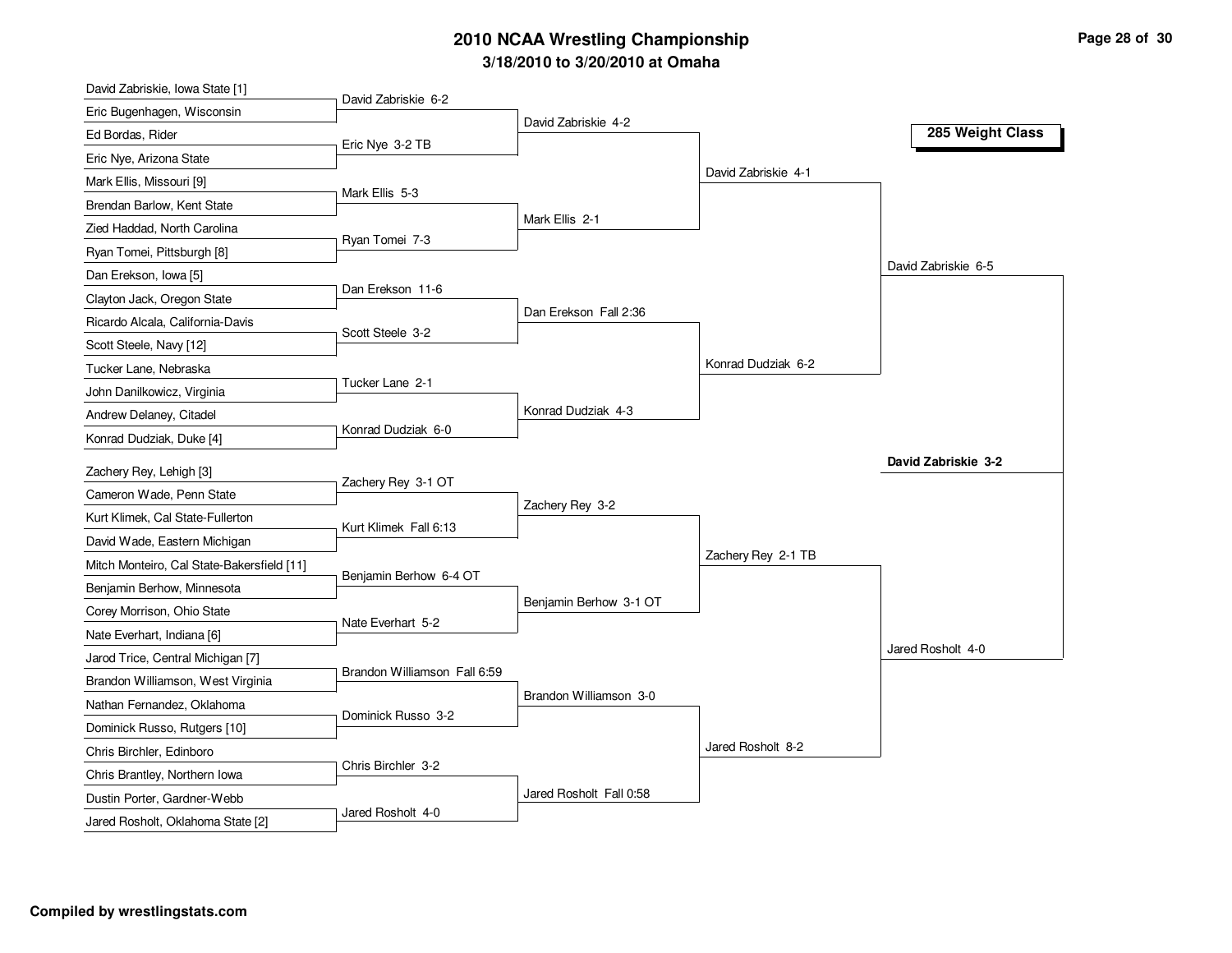## **3/18/2010 to 3/20/2010 at Omaha 2010 NCAA Wrestling Championship Page 29 of 30**

| Porter, Gardner-Webb            |                             |                 |                           |                 |                                             |                                             |                                                           |
|---------------------------------|-----------------------------|-----------------|---------------------------|-----------------|---------------------------------------------|---------------------------------------------|-----------------------------------------------------------|
| Brantley, Northern Iowa         | Brantley 3-1                |                 |                           |                 |                                             |                                             |                                                           |
|                                 |                             | Steele 2-1      |                           |                 |                                             | <b>285 Consolation Bracket</b>              |                                                           |
|                                 | Steele, Navy                |                 |                           |                 |                                             |                                             |                                                           |
| Fernandez, Oklahoma             |                             |                 | Trice 6-2                 |                 |                                             |                                             |                                                           |
| Trice, Central Michigan         | Trice 5-4                   |                 |                           | Trice 6-5 TB    |                                             |                                             |                                                           |
|                                 |                             | Trice 3-1 OT    |                           |                 |                                             |                                             |                                                           |
|                                 | Lane, Nebraska              |                 | Berhow, Minnesota         |                 |                                             |                                             |                                                           |
| Morrison, Ohio State            |                             |                 |                           |                 | Monteiro 1-0                                |                                             |                                                           |
| Monteiro, Cal State-Bakersfield | Monteiro 8-2                |                 |                           |                 |                                             |                                             |                                                           |
|                                 |                             | Monteiro 2-0    |                           |                 |                                             |                                             | Dudziak 3-2                                               |
|                                 | Nye, Arizona State          |                 |                           |                 | Dudziak, Duke                               |                                             |                                                           |
| Wade, Eastern Michigan          |                             |                 | Monteiro 7-0              |                 |                                             |                                             |                                                           |
| Wade, Penn State                | Wade 1-0                    |                 |                           | Monteiro 3-1 TB |                                             |                                             |                                                           |
|                                 |                             | Wade 8-3        |                           |                 |                                             |                                             |                                                           |
|                                 | Tomei, Pittsburgh           |                 | Williamson, West Virginia |                 | <b>Third Place:</b><br><b>Fourth Place:</b> | Zachery Rey, Lehigh 4-2 OT                  |                                                           |
| Delaney, Citadel                |                             |                 |                           |                 |                                             | <b>Konrad Dudziak, Duke</b>                 |                                                           |
| Danilkowicz, Virginia           | Danilkowicz 5-3 OT          |                 |                           |                 |                                             |                                             | Fifth Place: Mitch Monteiro, Cal State-Bakersfield 3-1 OT |
|                                 |                             | Russo Fall 6:18 |                           |                 |                                             | Sixth Place: Mark Ellis, Missouri           |                                                           |
|                                 | Russo, Rutgers              |                 |                           |                 |                                             | Seventh Place: Dan Erekson, Iowa 9-2        |                                                           |
| Alcala, California-Davis        |                             |                 | Russo Fall 5:21           |                 |                                             | Eighth Place: Jarod Trice, Central Michigan |                                                           |
| Jack, Oregon State              | Jack 2-1                    |                 |                           | Ellis 4-2 OT    |                                             |                                             |                                                           |
|                                 |                             | Birchler 8-6    |                           |                 |                                             |                                             |                                                           |
|                                 | Birchler, Edinboro          |                 | Ellis, Missouri           |                 |                                             |                                             |                                                           |
| Haddad, North Carolina          |                             |                 |                           |                 | Ellis 3-1 OT                                |                                             |                                                           |
| Barlow, Kent State              | Barlow 4-2 OT               |                 |                           |                 |                                             |                                             |                                                           |
|                                 |                             | Barlow 3-2      |                           |                 |                                             |                                             | Rey 3-1                                                   |
|                                 | Klimek, Cal State-Fullerton |                 |                           |                 | Rey, Lehigh                                 |                                             |                                                           |
| Bordas, Rider                   |                             |                 | Everhart 4-1              |                 |                                             |                                             |                                                           |
| Bugenhagen, Wisconsin           | Bugenhagen 5-1              |                 |                           | Erekson 4-1     |                                             |                                             |                                                           |
|                                 |                             | Everhart 6-2    |                           |                 |                                             |                                             |                                                           |
|                                 | Everhart, Indiana           |                 | Erekson, Iowa             |                 |                                             |                                             |                                                           |